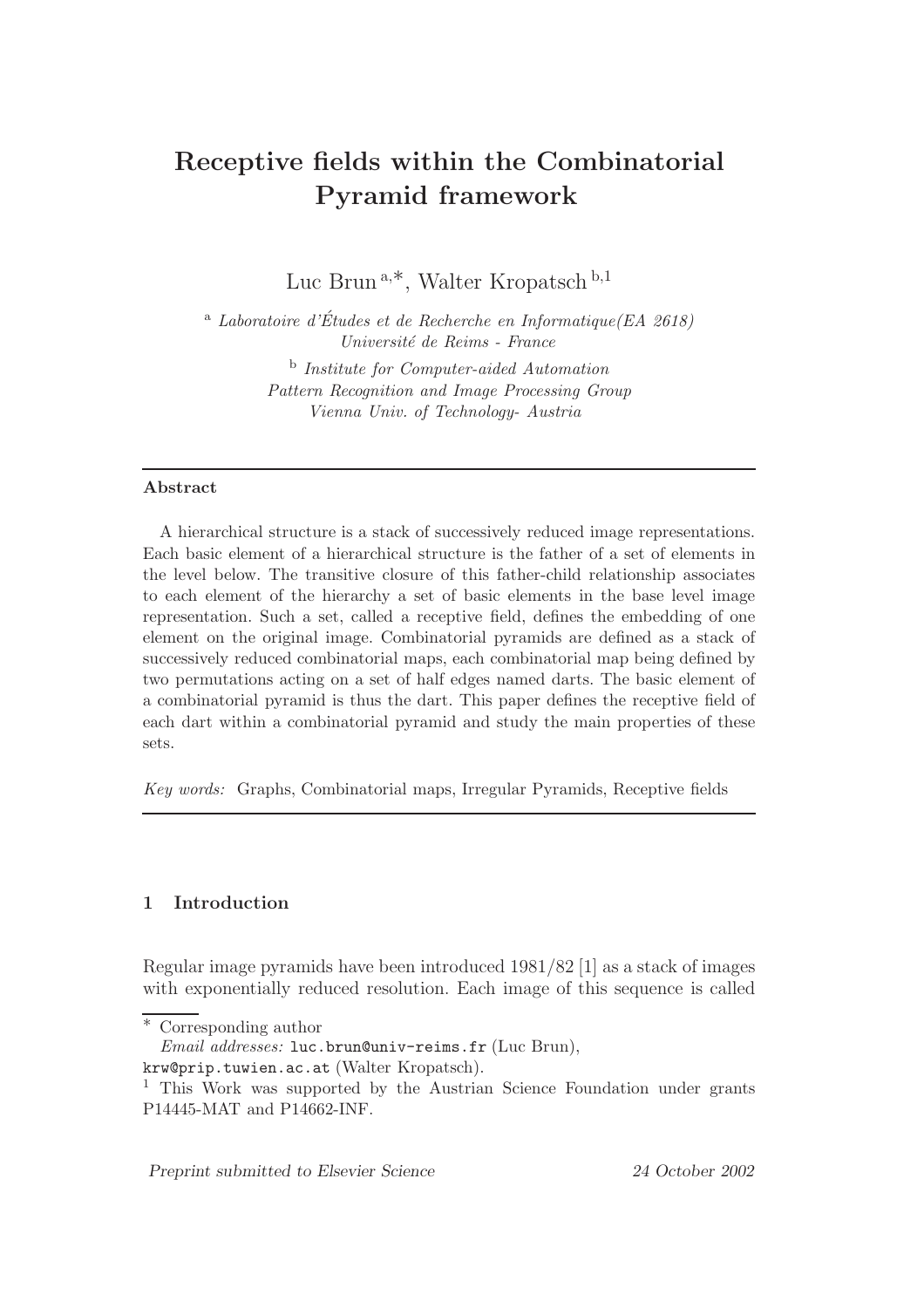a level. Such Pyramids present several interesting properties within the image processing and analysis framework such as [2]: The reduction of noise, the processing of local and global features within the same frame and the efficiency of many computations on this structure. Using the neighborhood relationships defined on each image the Reduction window relates each pixel of the pyramid with a set of pixels defined in the level below. The pixels belonging to one reduction window are the *children* of the pixel which defines it. The value of each father is computed from the one of its children using a Reduction function. A regular pyramid is thus defined by the ratio  $N \times N/q$  where  $N \times N$  is the size of the reduction window, and  $q$  the ratio between the size of two consecutive images in the pyramid.

The father-child relationship defined by the reduction window maybe extended by transitivity down to the base level image. The set of children of one pixel in the base level is named its receptive field (RF) and defines the embedding of this pixel on the original image. Using the father-child relationship global properties of a receptive field  $RF(v)$  with a diameter m may be computed in  $\mathcal{O}(\log(m))$  parallel processing steps thanks to local calculus. However, receptive fields defined within the regular pyramid framework are not necessarily connected  $[2]$ . Furthermore, the adjacency of two pixels v and  $w$  defined at level  $k$  may not be easily interpreted on the base level image. This last drawback is illustrated in Fig. 1 where the initial  $8 \times 8$  image is reduced by a  $2 \times 2/4$  regular pyramid using the mean gray level as reduction function. Each black pixel in the central region belongs to a  $2 \times 2$  reduction window with 3 gray pixels. These pixels are thus mapped onto a gray father and the black region which was disconnected at level 0 becomes connected at level 1. Finally, the boundary between the receptive fields  $RF(v)$  and  $RF(w)$  associated to this adjacency at level  $k$  may be disconnected and even incomplete (see [2] for more details).



Fig. 1. A  $2 \times 2/4$  regular pyramid. The central black region is removed from level 0 to 1 due to the fixed decimation ratio and the reduce size of reduction windows.

Irregular pyramids, first introduced by Meer, Montanvert and Jolion [3] are defined as a stack of successively reduced simple graphs (i.e. graphs without double edges nor self-loops). The base level graph may be built from a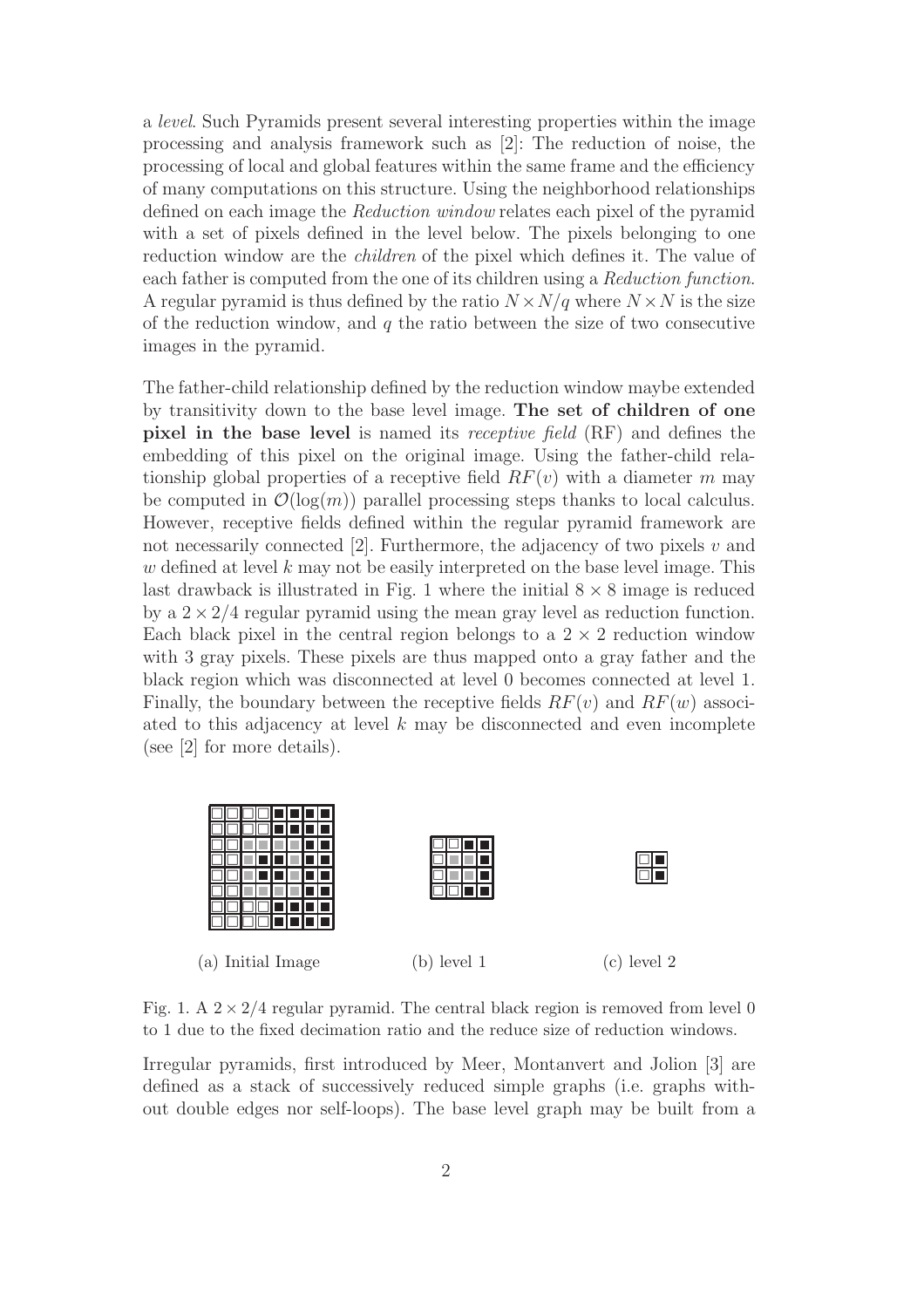sampling grid using one pixel adjacency such as the 4−neighborhood. Each graph of the hierarchy is built from the graph below by selecting a set of vertices named surviving vertices and mapping each non surviving vertex to a surviving one [3]. This mapping induces a father-child relationship between a surviving vertex and the set of non surviving vertices mapped to it. The reduction window of one surviving vertex is then defined as its set of children. The receptive field of one surviving vertex is defined by the transitive closure of the father-child relationship. Using this reduction scheme, the receptive field of each vertex in the hierarchy is a connected set of vertices in the base level graph. However, using simple graphs, the adjacency between two vertices is encoded by only one edge while the receptive fields of two vertices may share several boundary segments. An edge in the hierarchy may thus encode a non-connected set of boundaries between the associated receptive fields. Moreover, the lack of self-loops in simple graphs does not allow to differentiate an adjacency relationship between two receptive fields from an inclusion relationship. These two drawbacks are illustrated in Fig. 2(b) which represents the top of a simple graph pyramid encoding the connected components of Fig. 2(a). The two boundaries between the white region  $(W)$  and the black one on the right of the image  $(B_1)$  are encoded by only one edge. Moreover, the adjacencies between the gray region  $(G)$  and the two black ones  $(B_1 \text{ and } B_2)$  are encoded in the same way by a simple edge. Therefore, these two different types of adjacency can not be distinguished at the top of a simple graph pyramid.



Fig. 2. Encoding of the connected components of a  $8 \times 8$  image (a) by a simple graph pyramid (b) and the Dual Graph or Combinatorial Pyramids (c). The vertex  $B_q$  in (c) encodes the background of the image.

The last two drawbacks may be overcome by using the Dual graph pyramids introduced by Kropatsch and Willersinn [4]. Using Kropatsch's reduction scheme, the reduction operation is encoded by edge contractions [4]. This operation contracts one edge and its two end points into a single vertex. It corresponds to the edge collapse operation used by Hoppe et al. [5] to simplify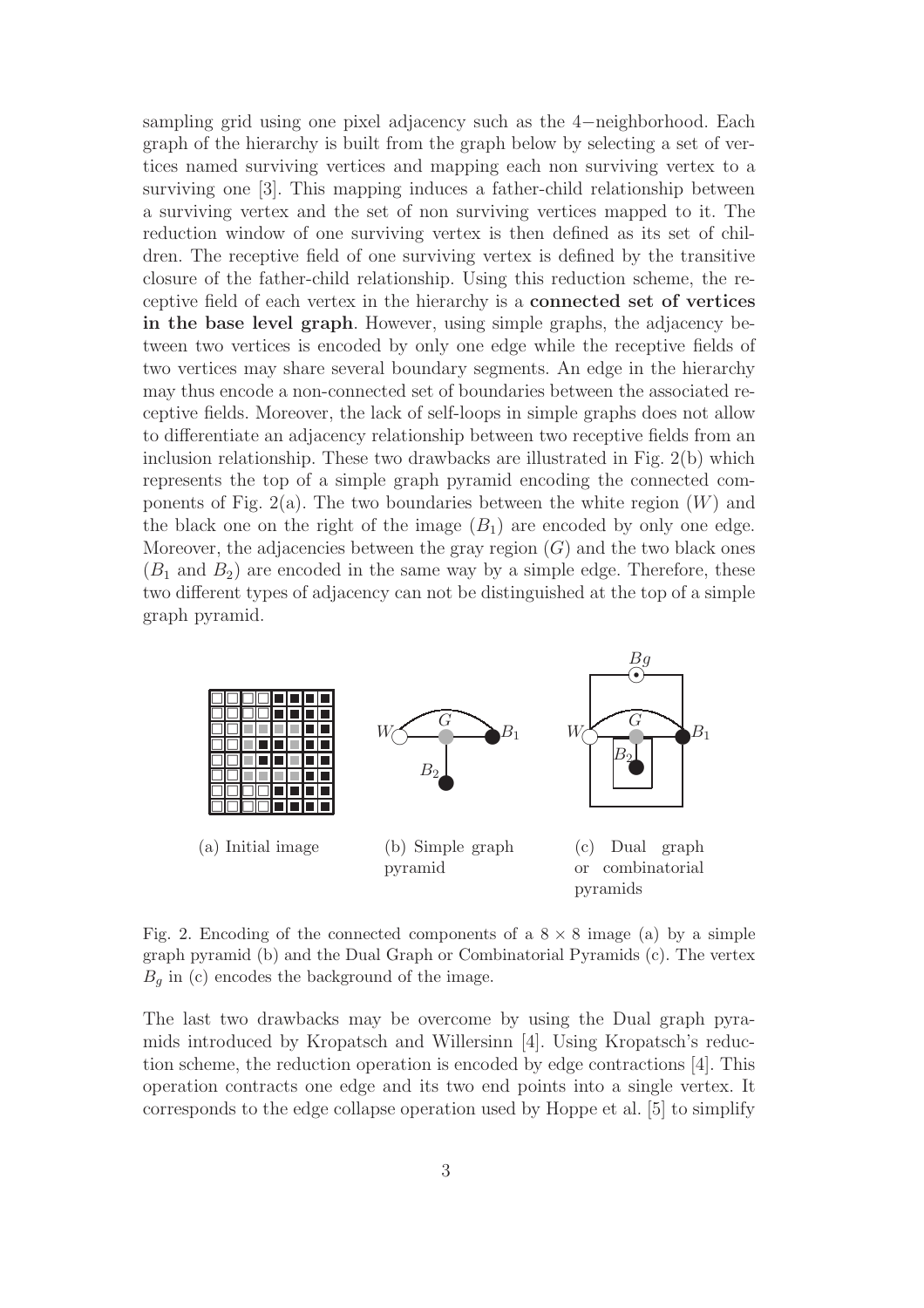triangular meshes. The contraction of a graph reduces the number of vertices while maintaining the connections to other vertices. As a consequence some redundant edges such as self-loops or double edges may occur, some encode relevant topological relations (e.g. an island in a lake) others can be removed without any harm to the involved topology. These redundant edges may be characterized in the dual of the contracted graph. The removal of such edges is called a dual decimation step. Since the reduction scheme requires both features of the initial graph and its dual, such pyramids are called Dual graph pyramids. Within such hierarchies, each receptive field is a **connected set of** vertices in the base level. Moreover, each edge between two vertices encodes an unique connected boundary between the associated receptive fields. Finally, the use of self-loops within the hierarchy allows to differentiate adjacency relationships between receptive fields from inclusion relations. These two properties are illustrated in Fig. 2(c) which represents the top of a dual graph pyramid encoding the connected components of Fig. 2(a). The inclusion of the central black region within the gray one is encoded by the self-loop which surrounds the vertex  $B_2$  associated to this region. Moreover, the two boundaries between the white region  $(W)$  and the black one on the right of the image  $(B_1)$  are encoded by two edges, each edge being associated to one boundary.

The scale-space [6] and discrete wavelet [7] transforms are another stream of hierarchical image expression. Within this stream, the hierarchical description of the image is obtained by the successive application of a sequence of filters  $\psi_j$ . Each image at level j is defined as a sub-sampling of the image at level  $j-1$ . Note that from this point of view the regular pyramid may be understood as a particular case of scale-space representation. Indeed, within the regular pyramid framework each image is defined as a sub-sampling of the image below and the value of each pixel is usually computed by applying a given filter on its reduction window. Given a particular vision task, applications using scalespace or discrete wavelet transforms define a particular filter according to the task to perform. Image processing algorithms are then applied on this multiscale description of the image. Applications to image compression, denoising, edge detection, optical flow and stereo-vision show the great potential of this stream [7]. The main advantages of Pyramid transforms beside scale-space representation are two fold: First, within the pyramid transform the decimation process may be adapted during the construction of the pyramid according to the content of the image. For example, within the segmentation framework one can first reduce the initial image according to low level criteria in order to produce a partition into regions fulfilling a given homogeneity criteria. Higher level reduction process may then be used from this intermediate partition to group regions into objects. Within the discrete wavelet or scale-space transform framework, the initial filters are chosen according to the application but are not usually modified during the construction of the hierarchical representation. Secondly, the pyramidal framework allows to encode the topological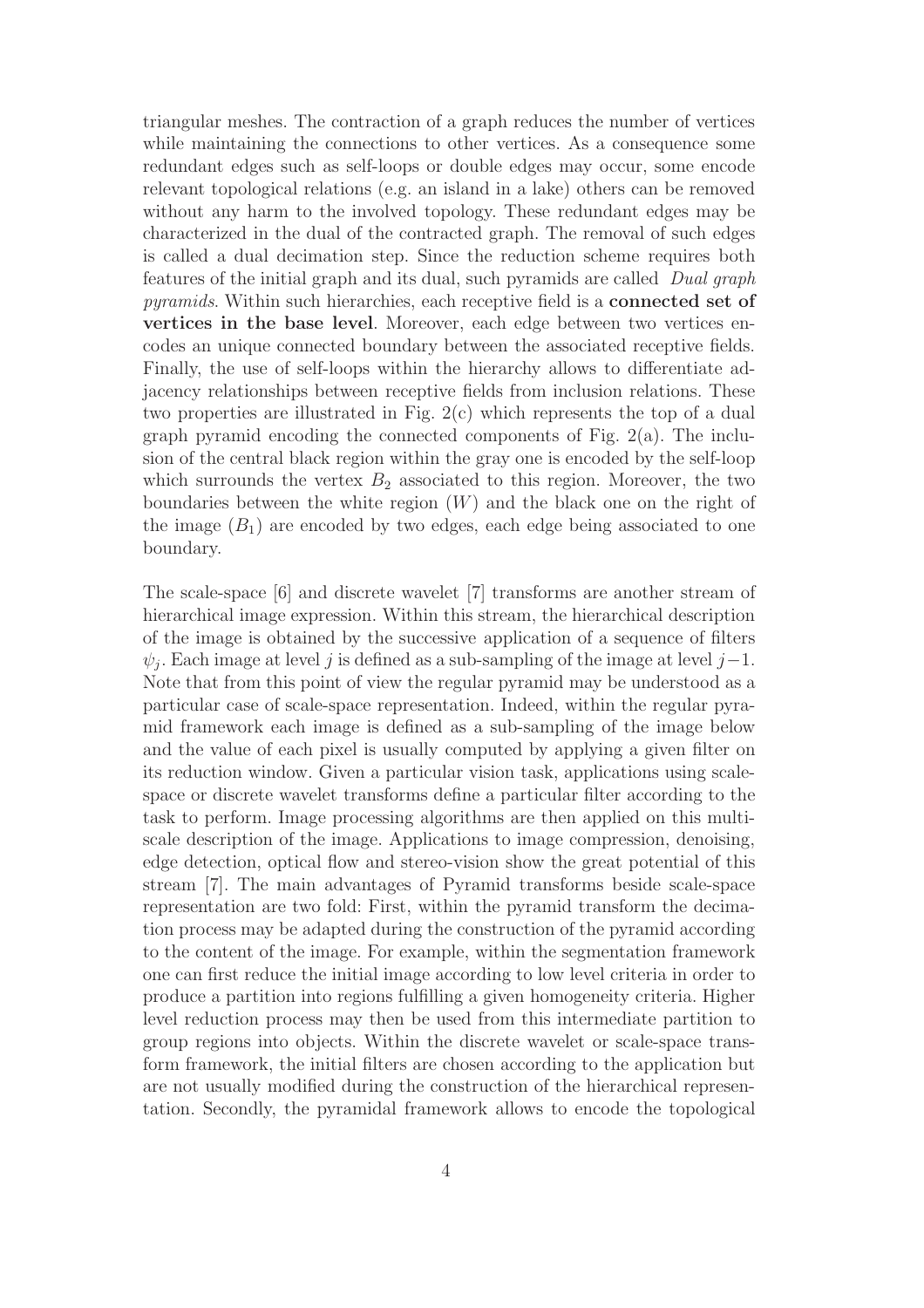relationships between the regions of the hierarchy. Such an encoding is not directly provided by scale-space or discrete wavelets transforms.

The remaining of this paper is organized as follows: The combinatorial map model is presented in Section 2 together with the expected advantages of this model within the Pyramid framework. We present in Section 3 the construction scheme of a combinatorial pyramid. The notion of dart's and vertex's reduction window are presented in Section 4. Section 5 defines the notion of dart's receptive field within the combinatorial pyramid framework and states its major properties used for folding and unfolding of the whole pyramid (Section 6).

## 2 Combinatorial maps

Combinatorial maps and generalized combinatorial maps define a general framework which allows to encode any subdivision of nD topological spaces orientable or non-orientable with or without boundaries. An exhaustive comparison of combinatorial maps with other boundary representations such as cell-tuples and quad-edges is presented in [8]. Recent trends in combinatorial maps apply this framework to the segmentation of 3D images [9] and the encoding of hierarchies [10,11].

The remaining of this paper will be based on 2D combinatorial maps which we simply call combinatorial maps. A combinatorial map may be seen as a planar graph encoding explicitly the orientation of edges around a given vertex. Figure 3(a) demonstrates the derivation of a combinatorial map from a plane graph  $G = (V, E)$  corresponding to a 3  $\times$  3 pixel grid. First the edges of E are split into two half edges called darts, each dart having its origin at the vertex it is attached to. The fact that two half-edges (darts) stem from the same edge is recorded in the reverse permutation  $\alpha$ . A second permutation  $\sigma$ encodes the set of darts encountered when turning counterclockwise around a vertex.

A combinatorial map is thus defined by a triplet  $G = (\mathcal{D}, \sigma, \alpha)$ , where  $\mathcal D$  is the set of darts and  $\sigma$ ,  $\alpha$  are two permutations defined on D such that  $\alpha$  is an involution:

$$
\forall d \in \mathcal{D} \quad \alpha^2(d) = d \tag{1}
$$

If the darts are encoded by positive and negative integers, the involution  $\alpha$ may be implicitly encoded by the sign (Figure  $3(a)$ ).

Given a dart d and a permutation  $\pi$ , the  $\pi$ -orbit of d denoted by  $\pi^*(d)$  is the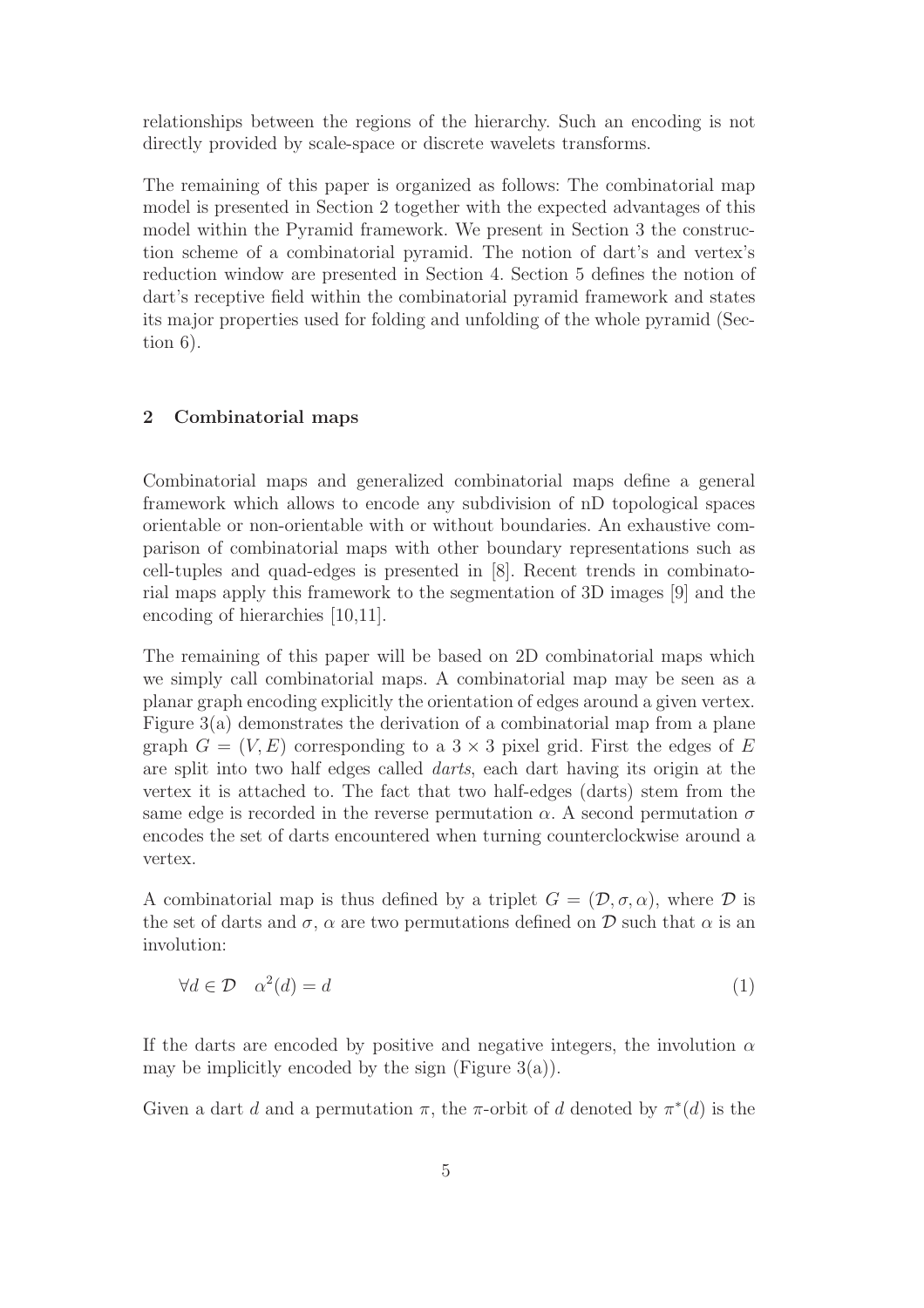series of darts  $(\pi^i(d))_{i\in\mathbb{N}}$  defined by the successive applications of  $\pi$  on the dart d. The  $\sigma$  and  $\alpha$  orbits of a dart d will be respectively denoted by  $\sigma^*(d)$ and  $\alpha^*(d)$ .

Fig. 3 illustrates the encoding  $G = (\{\bullet\}, \{\bullet - \bullet\})$  of a  $3 \times 3$  4-connected discrete grid by a combinatorial map. Each vertex of the initial combinatorial map (Fig. 3(a)) encodes a pixel of the grid. The  $\sigma$ -orbit of one vertex encodes its adjacency relationships with neighboring vertices. Let us consider the dart 1 in Fig. 3(a) (see also Fig. 4(a)). Turning counterclockwise around the central vertex we encounter the darts 1, 13, 24 and 7. We have thus  $\sigma(1) = 13$ ,  $\sigma(13) =$ 24,  $\sigma(24) = 7$  and  $\sigma(7) = 1$ . The  $\sigma$ -orbit of 1 is thus defined as  $\sigma^*(1) =$  $(1, 13, 24, 7).$ 

The permutation  $\alpha$  being implicitly encoded by the sign in Fig. 3, we have  $\alpha^*(1) = (1, -1)$ . The  $\alpha$  successors of the darts 13 to 24 are not shown in Fig. 3(a) in order to not overload it. These darts encode the adjacency relationships between the border pixels of the grid and its background. The  $\sigma$ orbit of the background vertex is equal to the sequence of darts from −13 to  $-24: (-13, -14, \ldots, -23, -24).$ 



Fig. 3. A  $3 \times 3$  grid encoded by a combinatorial map



Fig. 4. The  $\sigma$ -orbit  $\sigma^*(1)$  encoding the top-left pixel represented in three equivalent representation : The initial combinatorial map  $G$  (a), its dual  $\overline{G}$  (b) and the oriented graph  $\mathcal{OG}$  (c).

Given a combinatorial map  $G = (\mathcal{D}, \sigma, \alpha)$ , its dual is defined by  $\overline{G} = (\mathcal{D}, \varphi, \alpha)$ with  $\varphi = \sigma \circ \alpha$ . The orbits of the permutation  $\varphi$  encode the set of darts encountered when turning around a face of G. Note that, using a counter-clockwise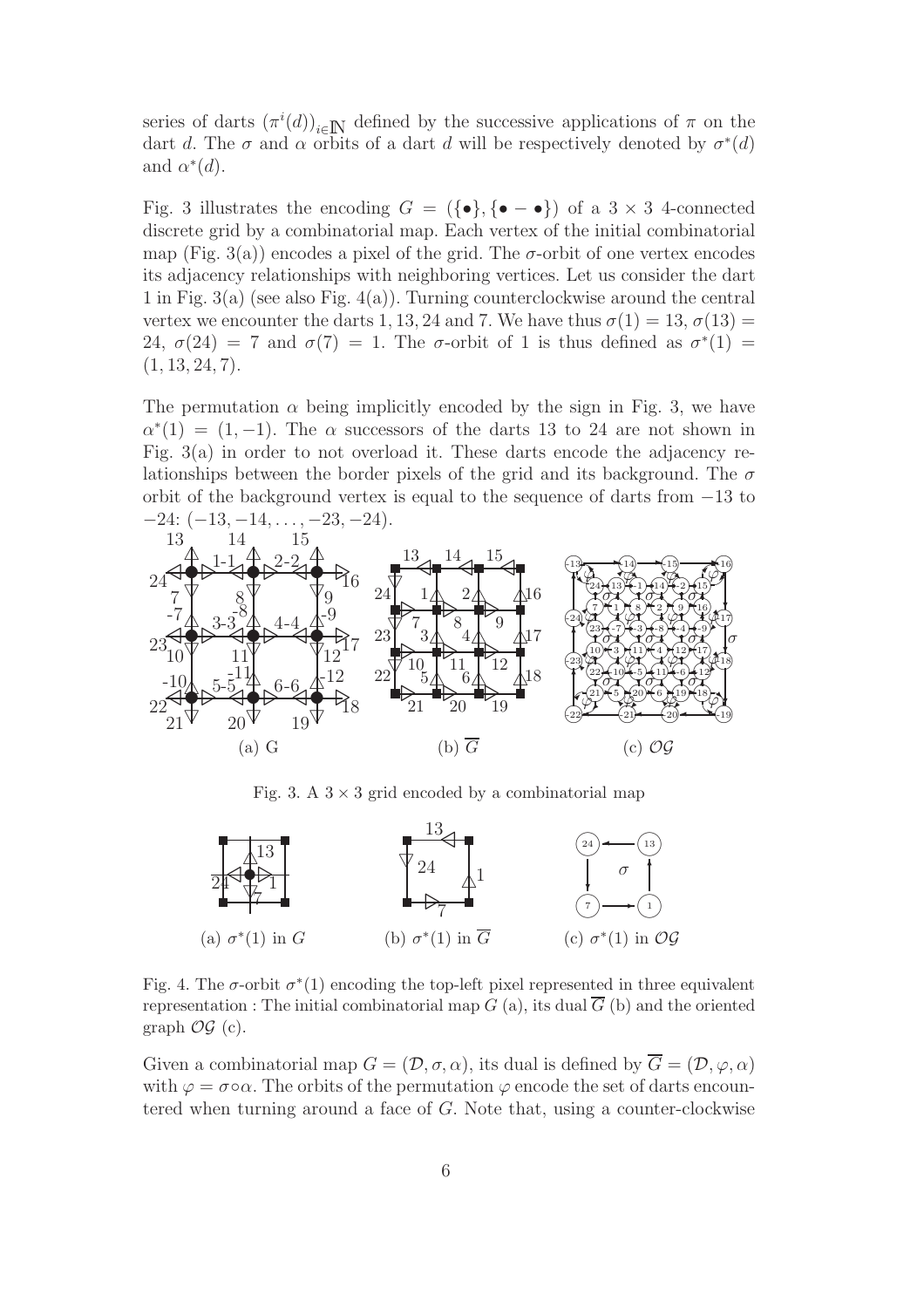orientation for permutation  $\sigma$ , each dart of a  $\varphi$ -orbit has its associated face on its right (see e.g. the  $\varphi$ -orbit  $\varphi^*(1) = (1, 8, -3, -7)$  in Figure 3(a)).

The dual combinatorial map  $\overline{G} = (\{\blacksquare\}, \{\blacksquare - \blacksquare\})$  is shown in Fig. 3(b). We also do not show the  $\alpha$ -successor of the positive darts on this figure to not overload it. Each vertex of this dual map may be associated to a corner of a pixel. The top-left corner of the pixel represented in Fig. 4(b) is for example encoded by the  $\varphi$  orbit :  $\varphi^*(24) = (24, -13)$ . Moreover, each dart may be understood in this combinatorial map as an oriented crack, i.e. as a side of a pixel with an orientation. For example, the dart 1 in Fig.  $3(b)$  encodes the right side of the upper-left pixel oriented from bottom to top (Fig. 4(b)). The  $\varphi$ ,  $\alpha$  and  $\sigma$  orbits of a dart may thus be respectively understood as elements of dimensions 0, 1 and 2. A combinatorial map  $G = (\mathcal{D}, \sigma, \alpha)$  encoding a planar sampling grid may thus be associated to the cellular complex:

$$
C = (E_0 \cup E_1 \cup E_2, B, dim) \tag{2}
$$

with  $E_0 = {\varphi^*(d), d \in \mathcal{D}}, E_1 = {\alpha^*(d), d \in \mathcal{D}}, E_2 = {\sigma^*(d), d \in \mathcal{D}}$  $B = (E_0 \times E_1) \cup (E_1 \times E_2) \cup (E_0 \times E_2)$  and  $dim(b) = i$  for all  $b \in E_i$ ,  $i \in \{0, 1, 2\}.$ 

Using Fig. 4, the 2D cell encoding the top left pixel is encoded by the  $\sigma$ -orbit  $\sigma^*(1) = (1, 13, 24, 7) \in E_2$  (Fig. 4(a)). This 2D cell is bounded by the 1D cells defined by  $\{\alpha^*(1), \alpha^*(13), \alpha^*(24), \alpha^*(7)\} \subset E_1$  (Fig. 4(b)). Finally, each 1D cell  $\alpha^*(d)$  is bounded by the two 0D cells  $\varphi^*(d)$  and  $\varphi^*(\alpha(d))$ . The 1D cell  $\alpha^*(24)$  is for example, bounded by  $\varphi^*(24) = (24, 13) \in E_0$  and  $\varphi^*(-24) =$  $(-24, 7, 23) \in E_0$  (Fig. 4(b) and 3(b)). A discrete topology [12] based on cellular complexes may thus be associated to combinatorial maps (see [8] for a more precise study).

Fig. 3(c) illustrates the  $\sigma - \varphi$  representation of a combinatorial map. Within this alternative representation, a combinatorial map  $G = (\mathcal{D}, \sigma, \alpha)$  is described by an oriented planar graph  $\mathcal{O}\mathcal{G} = (V, E)$ . The set V of vertices of  $\mathcal{O}\mathcal{G}$  is equal to the set of darts D and an oriented edge  $e \in E$  connects two vertices  $d_1$  and  $d_2$  iff either  $d_2 = \sigma(d_1)$  or  $d_2 = \varphi(d_1)$  (see e.g. the encoding of the top-left vertex in Figure 4(c)). Using this representation, the  $\sigma$  and  $\varphi$  orbits of the combinatorial map are represented by the faces of the oriented graph  $\mathcal{O}\mathcal{G}$ . Note that each vertex of  $\mathcal{OG}$  has two incoming arcs (its  $\sigma$  and  $\varphi$  predecessors) and two outgoing ones (its  $\sigma$  and  $\varphi$  successors).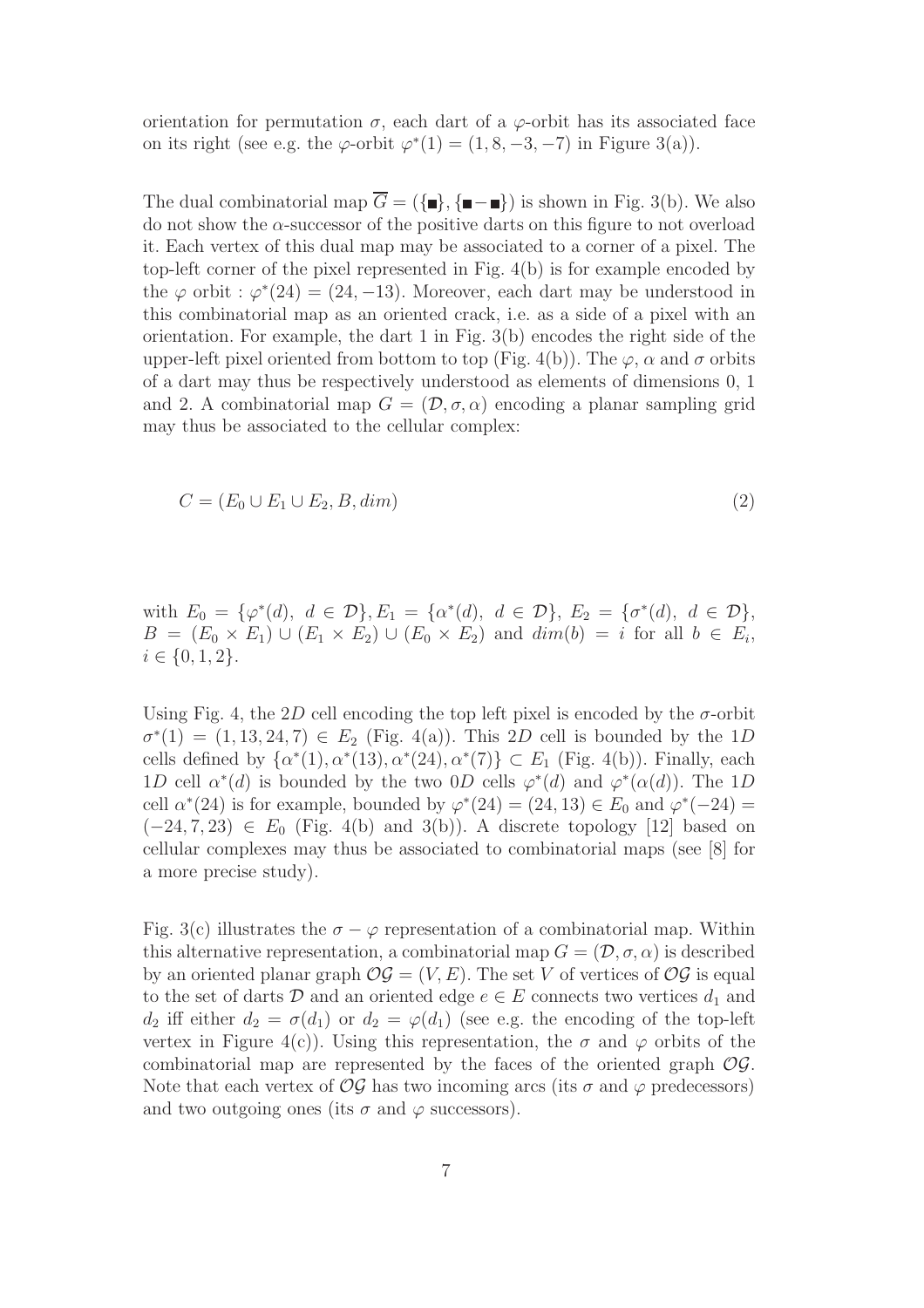## 2.1 Properties of Combinatorial maps

As mentioned above the dual combinatorial map may be simply computed by composing the permutations  $\sigma$  and  $\alpha$ . This dual map may thus be implicitly encoded. This implicit encoding allows to reduce both the memory requirements and the execution times since only one data structure needs to be stored and processed. Moreover the combinatorial map formalism is formally defined in any dimensions. Algorithms defined within the 2D combinatorial pyramid framework may thus be extended to higher dimensions(see e.g. [8]). This hypothesis is confirmed by some recent results from Damiand and Lienhardt [13]. Finally, the combinatorial map formalism encodes explicitly the orientation of edges around each vertex. This additional feature allows to encode fine relationships on the partition. For example, an encoding by a combinatorial map of the graph represented in Fig.  $2(c)$  would encode the fact that turning counterclockwise around the region encoded by the vertex  $B_1$  we encounter the sequence of regions  $W, G, W$  and  $Bg$ . This feature is not explicitly encoded within the dual graph framework.

## 3 Combinatorial Pyramids

The aim of combinatorial pyramids is to combine the advantages of combinatorial maps (Section 2.1) with the reduction scheme defined by Kropatsch [14] (see also Section 1). A combinatorial pyramid is thus defined by an initial combinatorial map successively reduced by a sequence of contraction or removal operations. In order to preserve the connectivity among the elements chosen to survive to the higher level we forbid the removal of bridges and the contraction of self-loops. A self-loop in the initial combinatorial map corresponds to a bridge in its dual and vice-versa [15]. In the same way, a contraction operation in the initial combinatorial map is equivalent to a removal operation performed in its dual. Therefore, the exclusion of bridges and self-loops from respectively removal and contraction operations corresponds to a same constraint applied alternatively on the dual combinatorial map and the original one.

In order to avoid the contraction of self-loops, the set of edges to be contracted must form a forest of the initial combinatorial map. The graph of a combinatorial map is a forest if it does not contain a cycle. A more formal definition may be found in [10]. A set of edges to be contracted satisfying the above requirement is called a contraction kernel:

# Definition 1 Contraction Kernel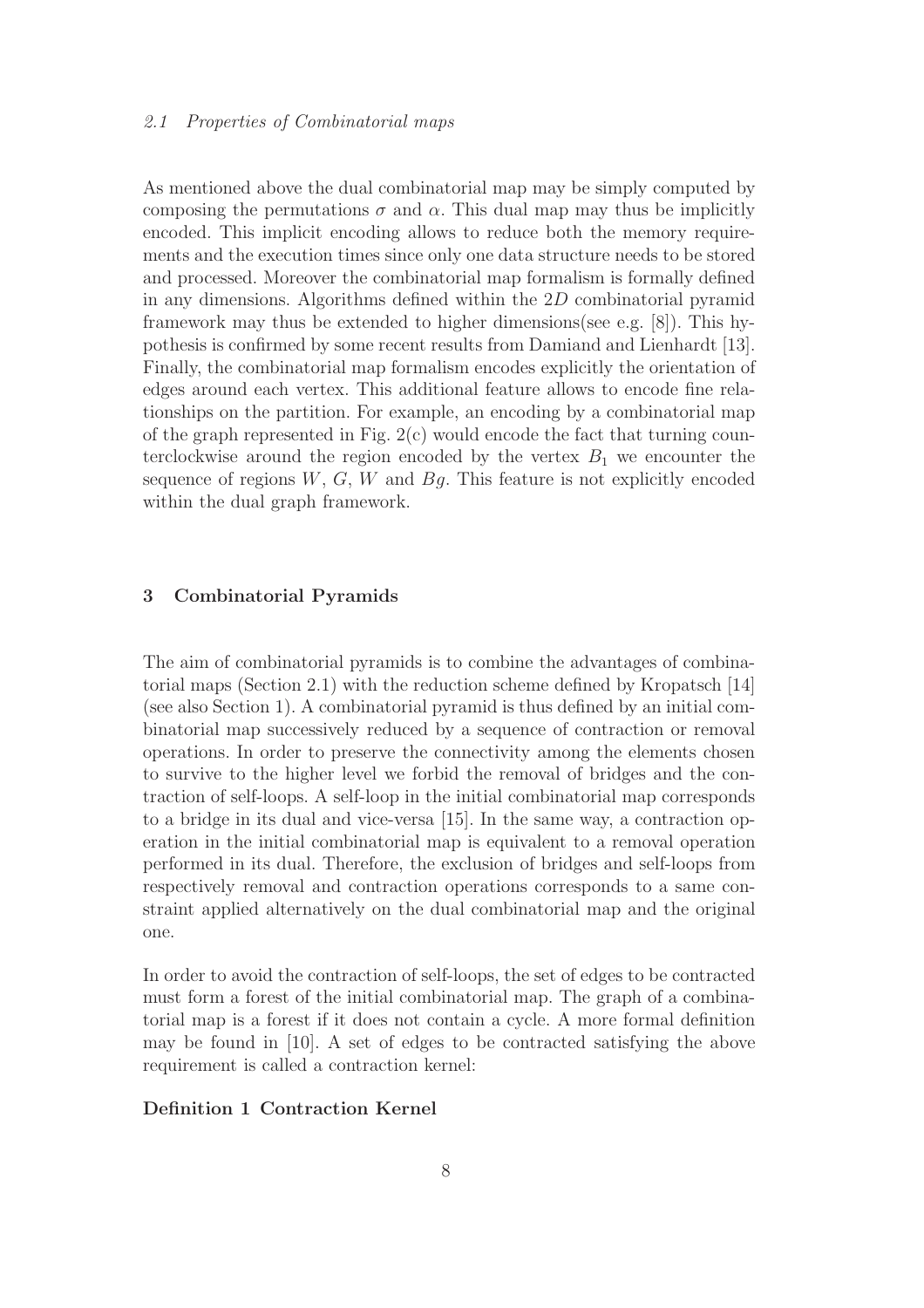

Fig. 5. Reduction of the initial grid displayed in Fig. 3 by the contraction kernel  $K_1$ 

Given a connected combinatorial map  $G = (\mathcal{D}, \sigma, \alpha)$  the set  $K \subset \mathcal{D}$  will be called a contraction kernel iff  $K$  is a forest of  $G$ .

The set  $SD = D - K$  is called the set of surviving darts.

Given a contraction kernel K, we denote by  $\mathcal{CC}(K)$  its set of connected components. Since K is a forest, each  $\mathcal{T} \in \mathcal{CC}(K)$  is a tree. Intuitively, a tree  $\mathcal{T} \in \mathcal{CC}(K)$  collapses into one vertex, a connected set of vertices of the initial combinatorial map.

The contraction of a combinatorial map by a contraction kernel may induce the creation of redundant edges. These edges named double edges and directself-loops are respectively characterized by  $\varphi^2(d) = d$  and  $\sigma(d) = \alpha(d)$  where d is one of the darts of the edge  $\alpha^*(d)$ . Both double edges and direct selfloops may be removed by using a removal kernel defined as a forest of the dual combinatorial map. This last constraint insures that no self-loop will be contracted in the dual combinatorial map and thus that no bridge may be removed in the initial one. The contracted combinatorial map may thus be simplified using parallel edge removals.

## 3.1 Example of contraction and simplification

Fig. 5 illustrates a contraction of the initial combinatorial map represented in Fig. 3 by a contraction kernel  $K_1$  defined by the trees  $\alpha^*(1,2), \alpha^*(4,12,6)$ and  $\alpha^*(10)$ . Since each initial vertex is incident to a contracted edge this forest spans the initial combinatorial map and we obtain 3 surviving vertices encoding 3 regions. The contraction of the first row of the image by the tree  $\alpha^*(1,2)$  is represented in Fig. 6. The same row, is reprensented in the dual combinatorial map  $\overline{G}$  in Fig. 7.

Double edges encode a same adjacency relationship between two vertices. For example, the edges  $\alpha^*(8)$  and  $\alpha^*(9)$  in Fig. 5(a) encode both an adjacency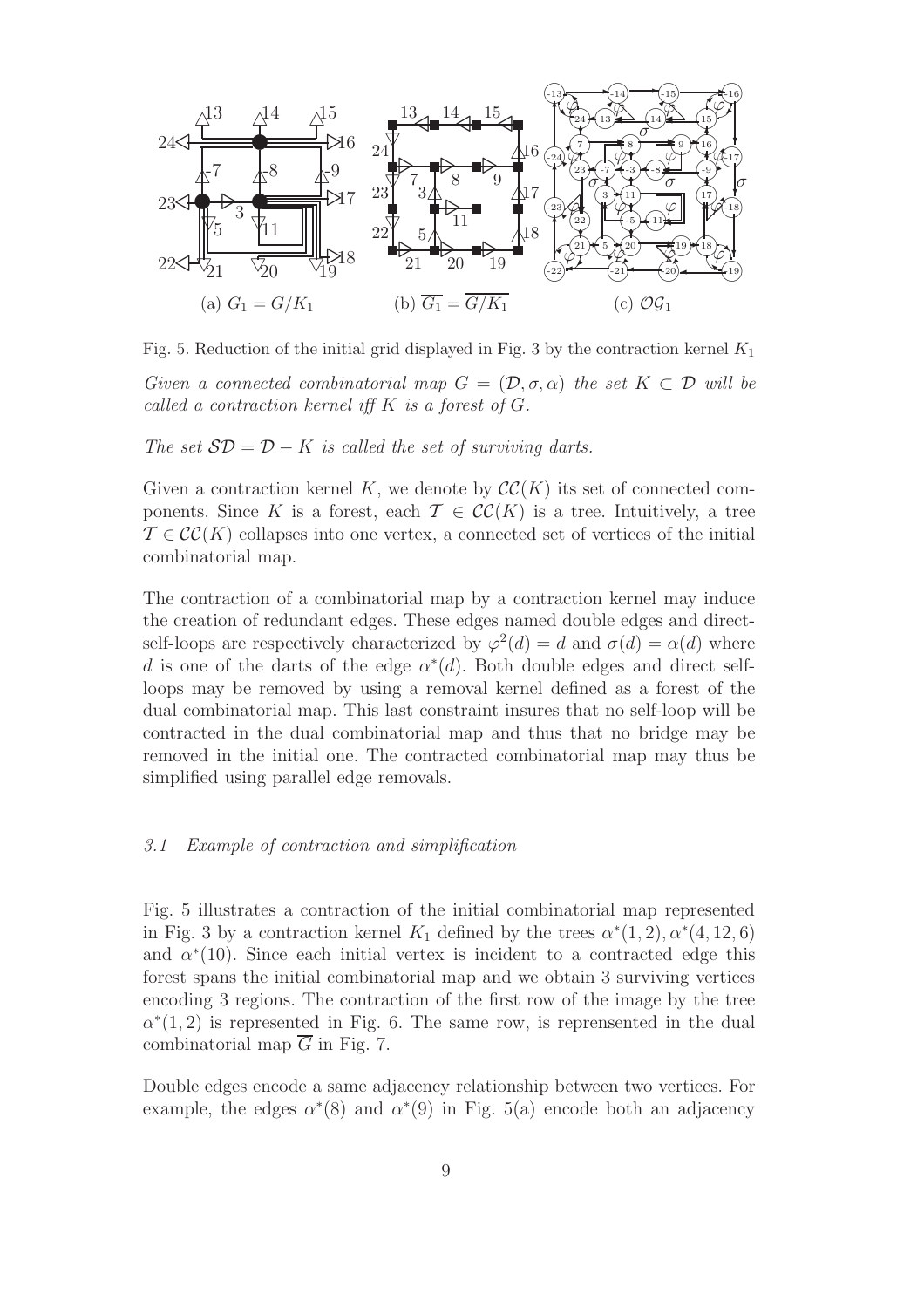

Fig. 6. Contraction of the first row represented in Fig.  $3(a)$ . The contracted edges are represented by thick lines.



Fig. 7. Contraction of the first row represented in the dual combinatorial map (Fig. 3(b)). The edges to be removed are represented by thick lines.

relationship between the top vertex and the center one. Such edges correspond to an artificial split of a boundary between two regions (see Fig. 5(b)). On the other hand, direct self-loops, such as  $\alpha^*(11)$  (Fig. 5(a)) may be interpreted in the dual combinatorial map as inner-boundaries of a face (Fig. 5(b)).

Fig. 8 shows the combinatorial map deduced from Fig. 5 and simplified by the removal kernel  $K_2 = \{\alpha^*(15, 14, 13, 24), \alpha^*(9), \alpha^*(11, 3), \alpha^*(19, 18, 17), \alpha^*(22, 21)\}.$ Note that given a sequence of double edges, the choice of the surviving edge is arbitrary. For example, a choice of the tree  $\alpha^*(20, 19, 18)$  instead of  $\alpha^*(19, 18, 17)$ would lead to an equivalent simplified combinatorial map with a surviving edge equal to  $\alpha^*(17)$  instead of  $\alpha^*(20)$ .



Fig. 8. Reduction of the contracted combinatorial map displayed in Fig. 5 by the removal kernel  $K_2$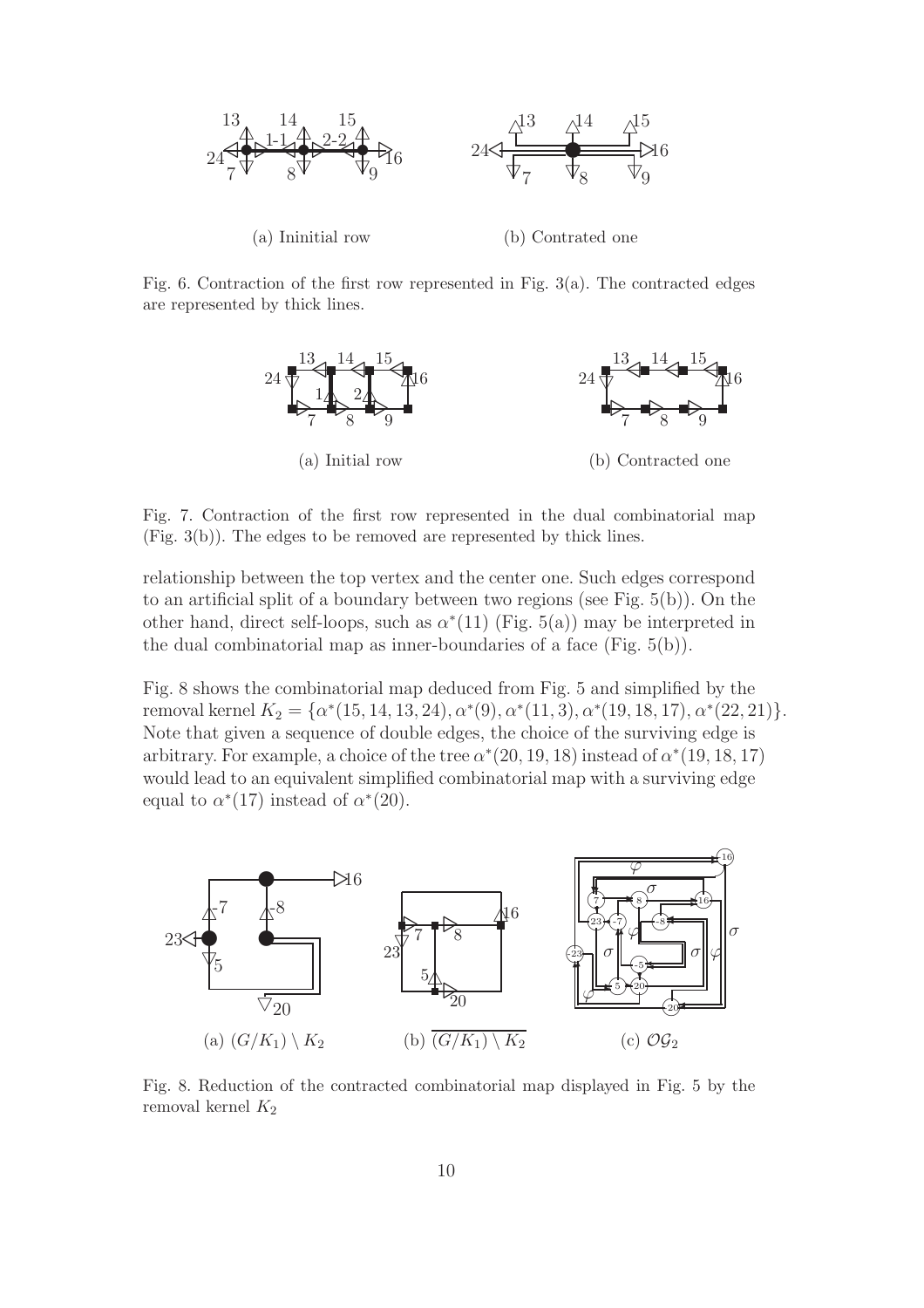#### 3.2 Connecting walks

Contraction and removal kernels specify the set of edges which must be contracted or removed. The creation of the reduced combinatorial map from a contraction or a removal kernel is performed in parallel by using connecting walks [11]. Given a combinatorial map  $G = (\mathcal{D}, \sigma, \alpha)$ , a kernel K and a surviving dart  $d \in \mathcal{SD} = \mathcal{D} - K$ , the connecting walk associated to d is equal to:

$$
CW(d) = d, \pi(d), \dots, \pi^{n-1}(d) \text{ with } n = Min\{p \in \mathbb{N}^* \mid \pi^p(d) \in \mathcal{SD}\}
$$
 (3)

where  $\pi$  is associated with  $\varphi$  if K is a contraction kernel and with  $\sigma$  otherwise.

Given a kernel K and a surviving dart  $d \in \mathcal{SD}$ , such that  $CW(d) = d.d_1 \dots d_p$ , the successor of d within the reduced combinatorial map  $G' = (\mathcal{SD}, \sigma', \alpha)$  is retrieved from  $CW(d)$  by the following equations [11]:

$$
\varphi'(d) = \varphi(d_p) \text{ if } K \text{ is a contraction kernel}
$$
  
\n
$$
\sigma'(d) = \sigma(d_p) \text{ if } K \text{ is a removal kernel}
$$
\n(4)

Note that, if K is a contraction kernel, the connecting walk  $CW(d)$  allows to compute  $\varphi'(d)$ . The  $\sigma$ -successor of d within the contracted combinatorial map may be retrieved from  $CW(\alpha(d)) = \alpha(d) \ldotp d'_1, \ldots, d'_p$ . Indeed, we obtain by using Eq. (1) and Eq. (4):  $\varphi'(\alpha(d)) = \sigma'(\alpha(\alpha(d))) = \sigma'(d) = \varphi(d'_p)$ . We may alternatively consider the sequence  $d.CW^*(\alpha(d))$  where  $CW^*(\alpha(d))$  denotes the sequence  $CW(\alpha(d))$  without its first dart  $\alpha(d)$ . In this case, using Eq. (4) the  $\sigma$  successor of a surviving dart d is provided by the last dart of  $CW(d)$  if K is a removal kernel and by the last dart of  $d.CW^*(\alpha(d))$  if K is a contraction kernel.

#### 3.3 Illustration of Connecting walks

Fig. 9 shows the connecting walks defined by  $K_1$  and  $K_2$  superimposed to the oriented graphs  $\mathcal{OG}$  (Fig. 3(c)) and  $\mathcal{OG}_1$  (Fig. 5(c)) respectively associated to  $G = (\mathcal{D}, \sigma, \alpha)$  and  $G_1 = G/K_1 = (\mathcal{SD}_1, \sigma_1, \alpha)$ . Let us consider the surviving dart  $-5$  of  $G_1$  (Fig. 9(a)). Since  $K_1$  is a contraction kernel  $CW_1(-5)$  is equal to the sequence of non-surviving  $\varphi$  successors of  $-5$ . Since  $\varphi(-5) = -10 \in K_1$ and  $\varphi(-10) = 3 \in \mathcal{SD}_1$ , we have  $CW_1(-5) = -5$ . − 10 (Fig. 9). Given CW<sub>1</sub>(−5), we obtain by Eq. (4):  $\varphi_1(-5) = \sigma_1(5) = \varphi(-10) = 3$  (Fig. 5).

In the same way, let us now consider the combinatorial map  $G_2 = G_1 \setminus K_2 =$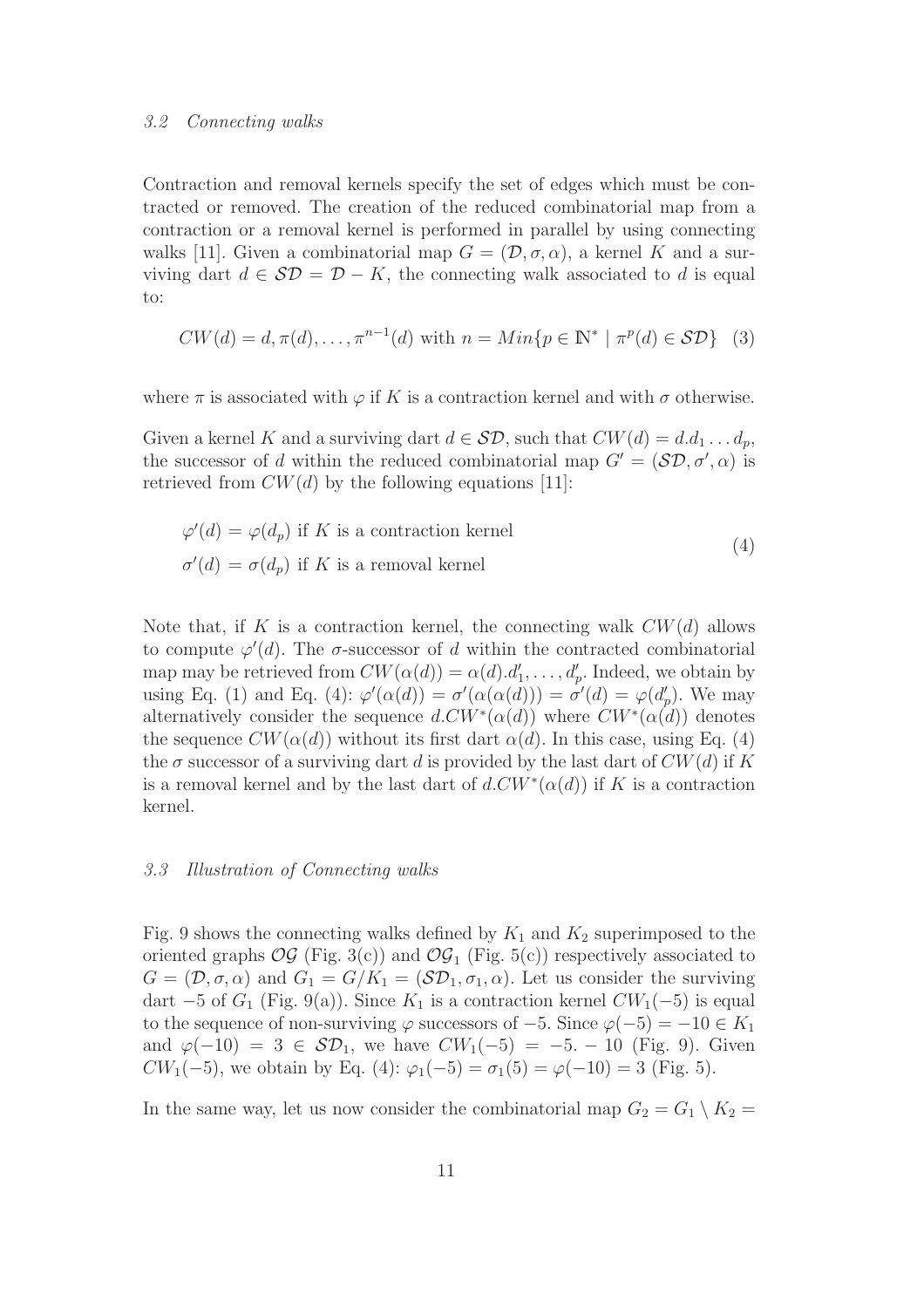

Fig. 9. Connecting walks defined by  $K_1$  (a) and  $K_2(b)$ .

 $(\mathcal{SD}_2, \sigma_2, \alpha)$  and the surviving dart  $5 \in \mathcal{SD}_2$  (Fig. 9(b)). Since  $K_2$  is a removal kernel, the connecting walk of 5 is defined as the sequence of non-surviving σ-successors of 5. Since  $\sigma_1(5) = 3 \in K_2$  and  $\sigma_1(3) = -7 \in \mathcal{SD}_2$  (Fig. 5) we have:  $CW_2(5) = 5.3$  (Fig. 9(b)). Moreover, using  $CW_2(5)$  and Eq. (4) we have  $\sigma_2(5) = \sigma_1(3) = -7$  (Fig. 8).

## 4 Reduction Window of darts and of vertices

Given an initial combinatorial map  $G = (\mathcal{D}, \sigma, \alpha)$  and a kernel K, we designed [11] two algorithms to traverse connecting walks. These algorithms may be used in association with Eq. (4) to compute the reduced combinatorial map  $G' = (\mathcal{SD} = \mathcal{D} - K, \sigma', \alpha)$ . However, connecting walks may also be used to relate one combinatorial map of the pyramid with the one below. Indeed, using Eq.  $(4)$  each connecting walk associates one surviving dart d to either  $\sigma'(d)$  or  $\varphi'(d)$  according to the type of the kernel K. Since the reduced combinatorial map is defined by the permutation  $\sigma'$ , we define the reduction window of a surviving dart  $d$  as the sequence of non surviving darts which connects d to  $\sigma'(d)$  in G. This sequence is thus defined by (Section 3):

$$
RW(d) = \begin{cases} CW(d) & \text{if } K \text{ is a removal kernel} \\ dCW^*(\alpha(d)) & \text{if } K \text{ is a contraction kernel.} \end{cases}
$$
 (5)

A dart's reduction window may thus be computed using the algorithms which traverse connecting walks [11].

However, within the Irregular Pyramid framework, the reduction window relates one surviving vertex with a set of non-surviving vertices in the graph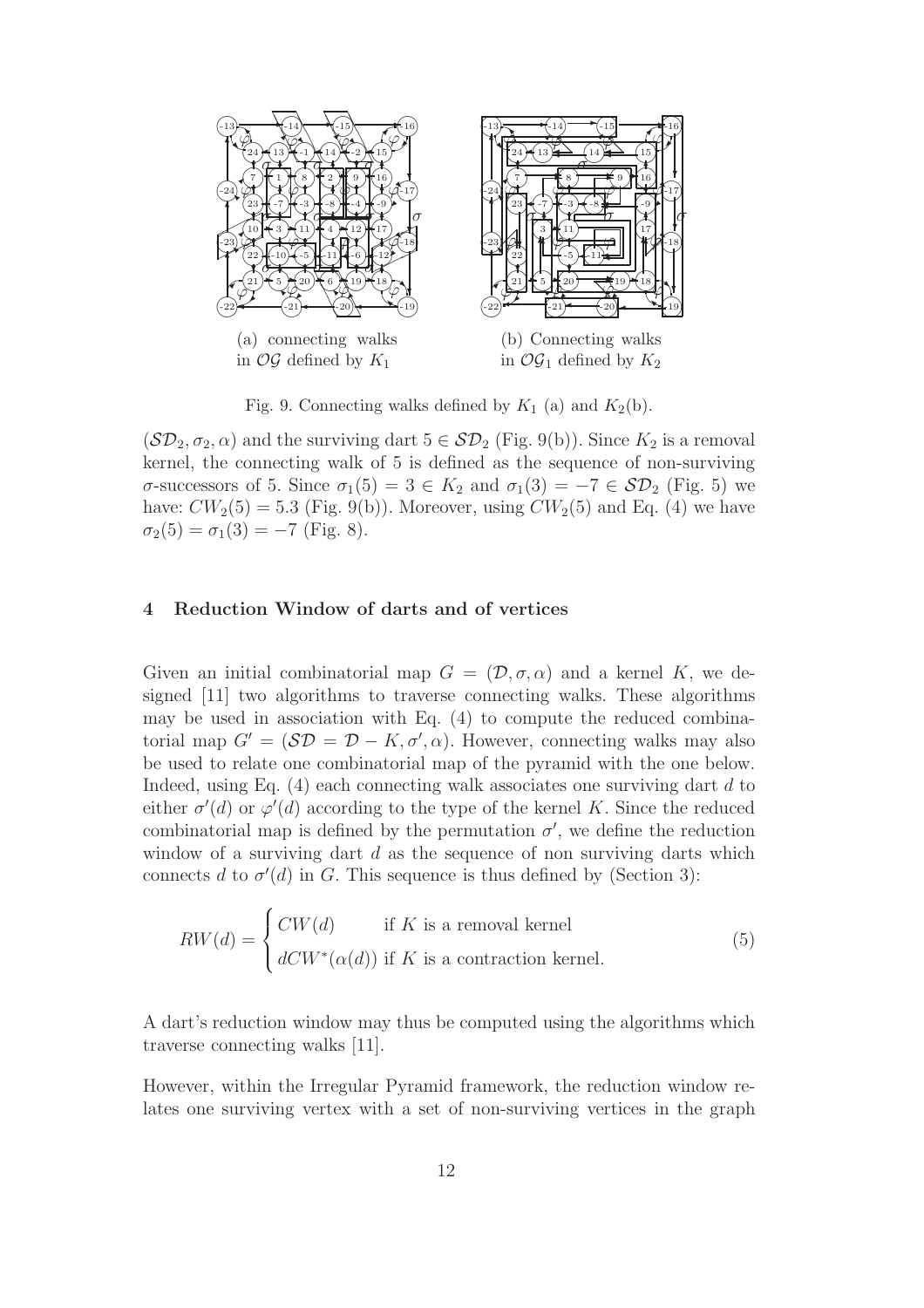below (Section 1). This vertex set is connected and forms a tree structure. Within the Combinatorial Pyramid framework, a surviving vertex is defined by its  $\sigma'$ -orbit. Let us consider such an orbit  $\sigma'^*(d_1) = (d_1, \ldots, d_p)$ . The reduction window of the vertex  $\sigma^{'}(d_1)$  denoted by  $R_{\sigma^{'}(d_1)}$  is defined as the concatenation of the reduction windows of each of its darts:

$$
R_{\sigma'^*(d_1)} = RW(d_1)\dots RW(d_p) \tag{6}
$$

Note that  $R_{\sigma^{k}(d_1)}$  is defined, as  $\sigma^{k}(d_1)$ , up to a circular permutation on  $(d_1, \ldots, d_p).$ 

Within the Combinatorial Pyramid framework a vertex's reduction window is thus defined as a sequence of darts. We have shown (see proof in [16]) that the vertex's reduction window  $R_{\sigma^{'}*(d_1)}$  contains all the darts of each non surviving vertex mapped to  $\sigma^{\prime*}(d_1)$  and define a connected set of vertices. It additionally defines a cycle in the graph  $\mathcal{O}\mathcal{G}$  (Fig. 10(c)).

Our definition of a vertex's reduction window corresponds thus to the usual notion of reduction window such as the one defined by Willersinn and Kropatsch [4]. The edge associated to each dart of  $R_{\sigma^{k}(d_1)}$  may be classified into two categories: We say that an edge  $\alpha^*(d)$  is an inner boundary of the reduction window  $R_{\sigma'^*(d_1)}$  if it connects two vertices included in  $R_{\sigma'^*(d_1)}$ . Conversely an edge is said to be an **external boundary** of  $R_{\sigma^{*}(d_1)}$  if it connects one vertex in  $R_{\sigma'^*(d_1)}$  with another vertex of G not included in  $R_{\sigma'^*(d_1)}$ .

#### 4.1 Illustration of a vertex's reduction window

Fig. 10 illustrates three alternative representations of the reduction window associated to the contracted vertex  $\sigma^{\prime*}(-8)$  (see central vertex in Fig. 5a). In the reduced graph  $G_1$  (Fig. 5) the vertex  $\sigma'^*(-8)$  is defined by the sequence of darts -8.-3.11.-11.-5.20.19.18.17.-9 . Since  $K_1$  is a contraction kernel the reduction window of each dart  $d \in R_{\sigma'^*(-8)}$  is equal to  $d.CW^*(\alpha(d))$  (Eq. (5)).



Fig. 10. The reduction window  $R_{\sigma^{*}(-8)}$  defined by contraction kernel  $K_1 \subset \mathcal{D}$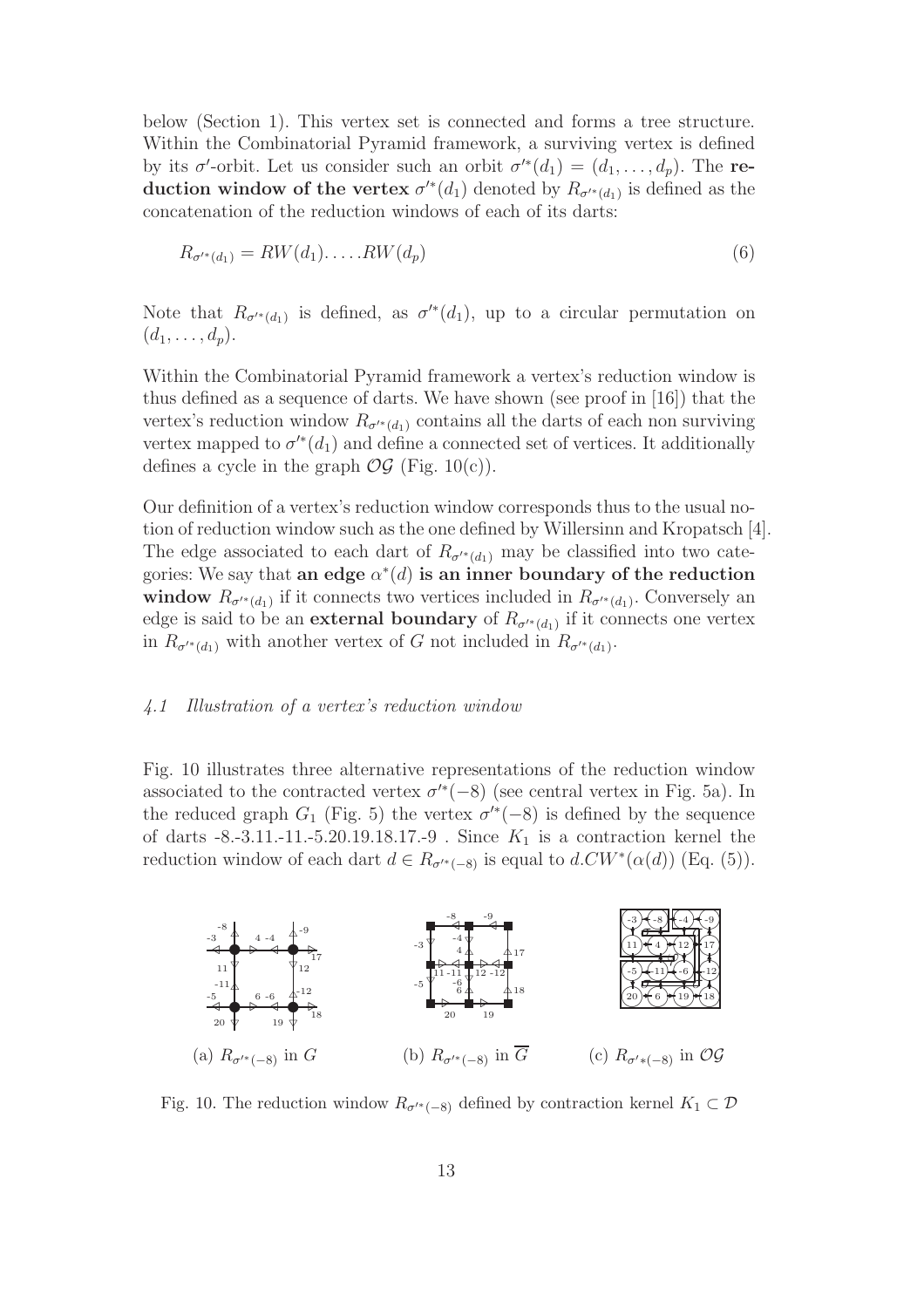Using Eq. (6), the reduction window  $R_{\sigma^{**(-8)}}$  is defined by:

$$
R_{\sigma^{**}(-8)} = \underline{-8}.\underline{-3}.\underline{11}.\underline{4}.\underline{12}.\underline{-6}.\underline{-11}.\underline{-5}.\underline{20}.\underline{6}.\underline{19}.\underline{18}.\underline{-12}.\underline{17}.\underline{-9}.\underline{-4} \tag{7}
$$

where each sequence  $d.CW^*(\alpha(d))$  with  $d \in \sigma'^*(-8)$  is underlined (cf. Fig. 9(a)).

The reduction window  $R_{\sigma^{'}{}^*(-8)}$  is composed of 4 vertices with 4 edges encoding inner boundaries and 8 edges encoding the external boundary of the reduction window (Section 4). We can note on Eq. (7) that all the edges defining inner boundaries are included in  $R_{\sigma'^*(-8)}$ . We have indeed,  $\alpha^*(4, 11, 6, 12) \subset R_{\sigma'^*(-8)}$ .

This last property is a consequence of the fact that a reduction window  $R_{\sigma^{**}(d_1)}$ contains all the darts of the non-surviving vertices mapped to  $\sigma^{'}(d_1)$ . Indeed, if an edge  $\alpha^*(d)$  defines an inner boundary of a vertex's reduction window R both  $\sigma^*(d)$  and  $\sigma^*(\alpha(d))$  must be included in R. Therefore, d and  $\alpha(d)$  must belong to  $R$ . Conversely, all darts defining the boundary of a region  $R$  cannot have their  $\alpha$ -successor in R (see e.g. the darts 17 to 20 in Eq. (7) and Fig. 10).

#### 5 Receptive fields

The notion of connecting walks introduced in Section 3 allows us to build one reduced combinatorial map from an initial one and a contraction or removal kernel. Therefore, given a sequence of kernels  $K_1, \ldots, K_n$  and an initial combinatorial map  $G_0 = (\mathcal{D}, \sigma, \alpha)$  defined from a planar sampling grid (e.g. the 4−neighborhood) one can define the sequence of reduced combinatorial maps  $G_0, G_1, \ldots, G_n$  where  $G_i = G_{i-1}/K_i = (\mathcal{SD}_i, \sigma_i, \alpha)$  for each  $i \in \{1, \ldots, n\}.$ Note that according to the definition of surviving darts (Definition 1) we have  $\mathcal{SD}_i = \mathcal{SD}_{i-1} - K_i = \mathcal{D} - \cup_{j=1}^i K_j.$ 

#### 5.1 Connecting dart sequences

Intuitively, one connecting walk  $CW_i(d)$  defines the set of darts that we have to traverse in  $G_{i-1}$  in order to connect d to  $\varphi_i(d)$  if  $K_i$  is a contraction kernel, or to connect d to  $\sigma_i(d)$  if  $K_i$  is a removal kernel (Eq. (4)). Let us consider the sequence of darts  $CDS<sub>i</sub>(d)$  that we have to traverse in the base level combinatorial map  $G_0$  to connect d to  $\varphi_i(d)$  if  $K_i$  is a contraction kernel and d to  $\sigma_i(d)$  if  $K_i$  is a removal kernel. Such a sequence of darts is called a connecting dart sequence( $CDS$ ). Moreover, using Definition 2, we have shown[10] that the first dart of  $CDS_i(d)$  is d. A connecting dart sequence  $CDS_i(d)$  without its first dart will be denoted  $CDS_i^*(d)$ .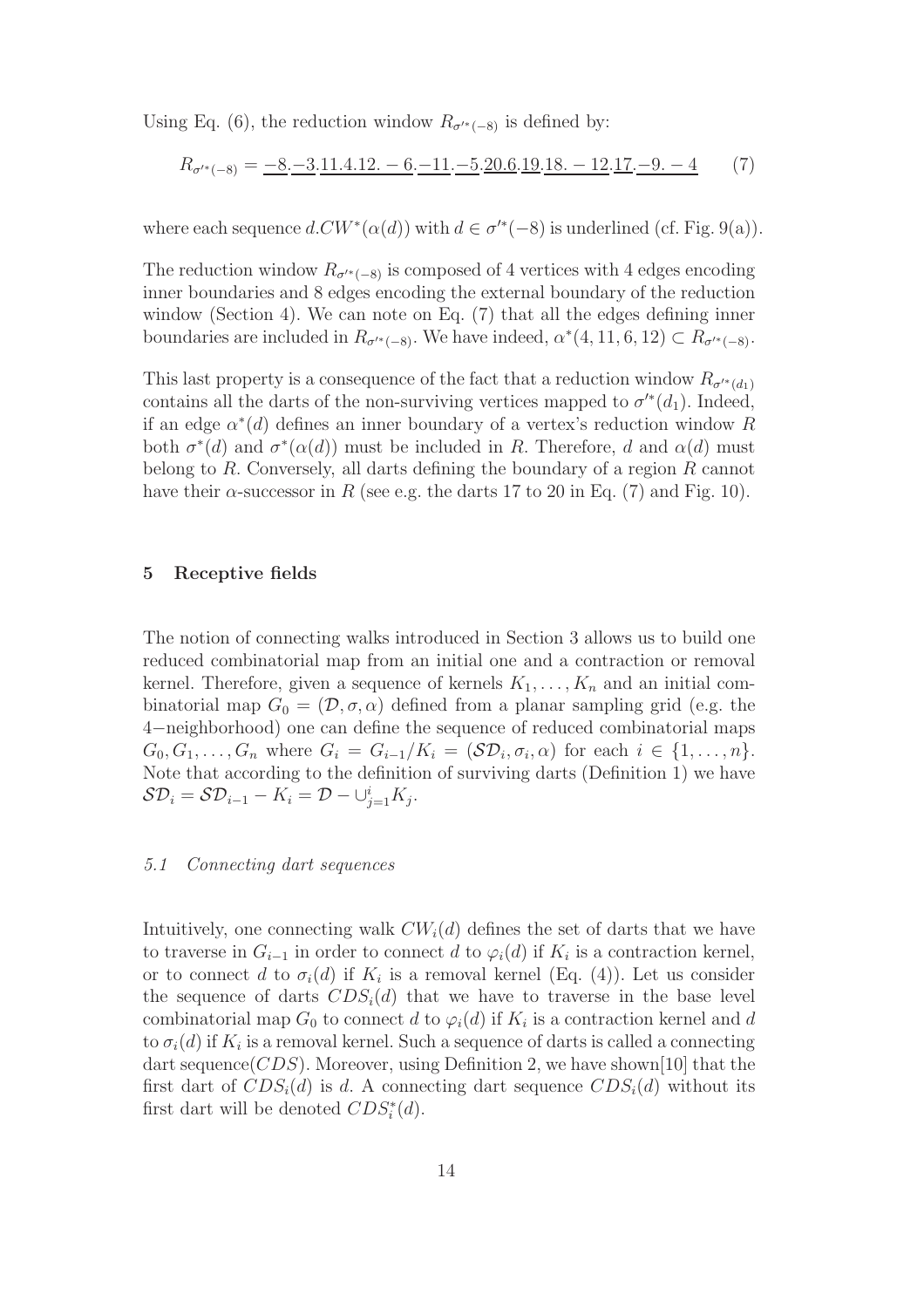**Definition 2** Given a combinatorial map  $G_0 = (\mathcal{D}, \sigma, \alpha)$  and a sequence of contraction or removal kernels  $K_1, K_2, \ldots, K_n$ . The connecting dart sequences are defined by  $CDS_0(d) = d$  for any  $d \in \mathcal{D}$  and the following recursive construction:

For each level i in  $\{1, \ldots, n\}$  and for each dart d in  $\mathcal{SD}_i$ 

• If  $K_i$  and  $K_{i-1}$  have the same type:

$$
CDS_i(d) = CDS_{i-1}(d_1) \cdots CDS_{i-1}(d_p)
$$

• If  $K_i$  and  $K_{i-1}$  have different types:

$$
CDS_i(d) = d_1 \cdot CDS_{i-1}^*(\alpha(d_1)) \cdot \cdot \cdot d_p \cdot CDS_{i-1}^*(\alpha(d_p))
$$

Where  $(d_1 \ldots d_p)$  is equal to  $CW_i(d)$ . The kernels  $K_0 = \emptyset$  and  $K_1$  have the same type by convention.

The construction scheme of a CDS may be intuitively explained as follows: Let us suppose that  $K_i$  is a contraction kernel and  $K_{i+1}$  a removal kernel. The sequence of darts  $CW_{i+1}(d) = d.d_1, \ldots, d_p$  connects d to  $\sigma_{i+1}(d)$  in  $G_i$ (Eq. (4)). Each dart of  $CW_{i+1}(d)$  is related to the following one by (Eq. (3)):

$$
d_1 = \sigma_i(d), \ \forall j \in \{1, ..., p-1\} \quad d_{j+1} = \sigma_i(d_j)
$$

Since  $K_i$  is a contraction kernel,  $CDS_i(d_j)$  connects  $d_j$  to  $\varphi_i(d_j)$  in  $G_0$  for any j in  $\{1,\ldots,p-1\}$ . However,  $CDS_i(\alpha(d_i))$  connects  $\alpha(d_i)$  to  $\varphi_i(\alpha(d_i))$  =  $\sigma_i(\alpha \circ \alpha(d_i)) = \sigma_i(d_i)$  (Eq. (1)). The connection between  $d_i$  and  $\sigma_i(d_i)$  is thus performed by  $d_j CDS_i^*(\alpha(d_j))$  and the connecting dart sequence of d at level  $i+1$  is equal to  $CDS_{i+1}(d) = d_1 \cdot CDS_i^*(\alpha(d_1)) \cdots d_p \cdot CDS_i^*(\alpha(d_p)).$ 

Note that given a dart  $d \in \mathcal{SD}_1$ , both  $CDS_1(d)$  and  $CW_1(d)$  connect d to  $\varphi_1(d)$  or  $\sigma_1(d)$  according to  $K_1$ . Since both sequences are defined in the initial combinatorial map they should be equal. Indeed, one can easily show from Definition 2 that:

$$
\forall d \in \mathcal{SD}_1 \quad CDS_1(d) = CW_1(d) \tag{8}
$$

#### 5.2 Properties of CDS

Each connecting dart sequence  $CDS_i(d)$  defined at level i by  $d \in SD_i$  satisfies [10]  $CDS_i^*(d) \subset \bigcup_{j=1}^i K_i$ . Therefore, d is the only dart of  $CDS_i(d)$  surviving up to level i. Moreover, by construction, connecting dart sequences encode the set of darts in  $G_0$  that we have to traverse to connect one surviving dart at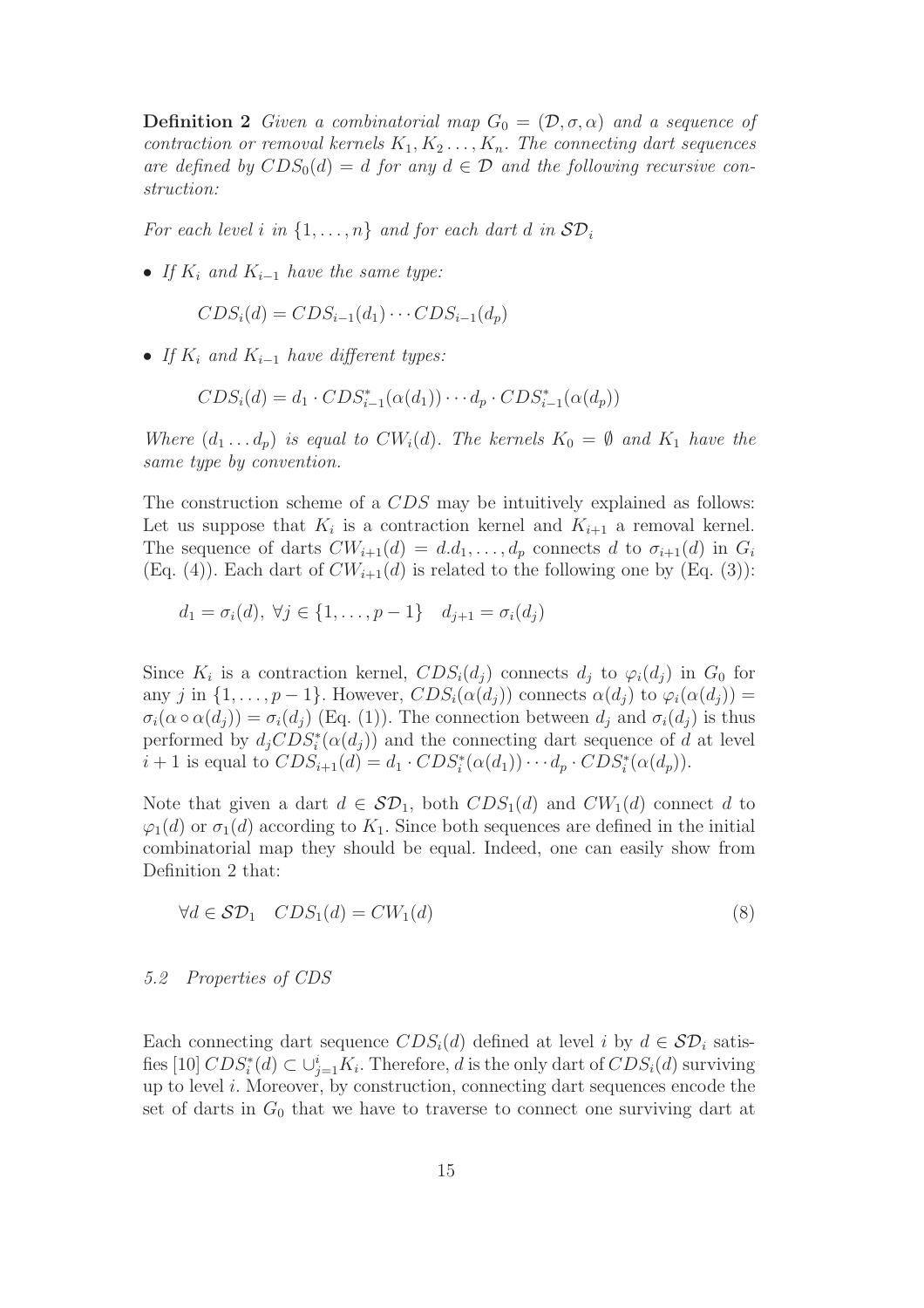level *i* with its  $\varphi_i$  or  $\sigma_i$  successor according to  $K_i$ . Indeed, given one dart  $d \in \mathcal{SD}_i$ , such that  $CDS_i(d) = d.d_1, \ldots, d_p$  we have shown [10] that:

$$
\pi_i(d) = \begin{cases} \varphi(d_p) \text{ if } d_p \text{ has been contracted} \\ \sigma(d_p) \text{ if } d_p \text{ has been removed} \end{cases}
$$
\n(9)

where  $\pi_i$  is associated with  $\varphi_i$  if  $K_i$  is a contraction kernel and with  $\sigma_i$  otherwise.

Note that Eq. (9) is similar to Eq. (4) defined for connecting walks. The additional test performed on  $d_p$  in Eq. (9) may be intuitively explained by the structure of a connecting dart sequence which contains both contracted and removed darts.

Fig. 11(a) shows the connecting dart sequences defined by the applications of the contraction kernel  $K_1 = \alpha^*(1, 2, 4, 12, 6)$  followed by the removal kernel  $K_2 = {\alpha^*(15, 14, 13, 24), \alpha^*(9), \alpha^*(11, 3), \alpha^*(19, 18, 17), \alpha^*(22, 21)}$  (Section 3) superimposed to  $\mathcal{OG}$ . The construction of  $CDS_2(8)$  is detailed in Fig. 11(b).

## 5.3 The receptive field of a dart

Using the same approach than in Section 4 we define the receptive field of a dart  $d \in \mathcal{SD}_i$  as the sequence of darts to traverse in the base level combinatorial map  $G_0$  to connect d to  $\sigma_i(d)$ . Using Eq. (9) this sequence denoted by



Using Fig. 9(b) we have  $CW_2(8) = 8.9$ . Moreover, using Fig.  $9(a)$ , we have  $CW_1(-8) = -8.2$  and  $CW_1(-9) = -9.$ We obtain thus (Definition 2 and Eq. (8)):  $CDS_2(8) = 8.CDS_1^*(-8).9.CDS_1^*(-9)$  $= 8. CW_1^*(-8). 9. CW_1^*(-9)$ (b) Construction of  $CDS<sub>2</sub>(8)$ 

Fig. 11. Connecting dart sequences  $CDS_2$  superimposed to  $OG$ .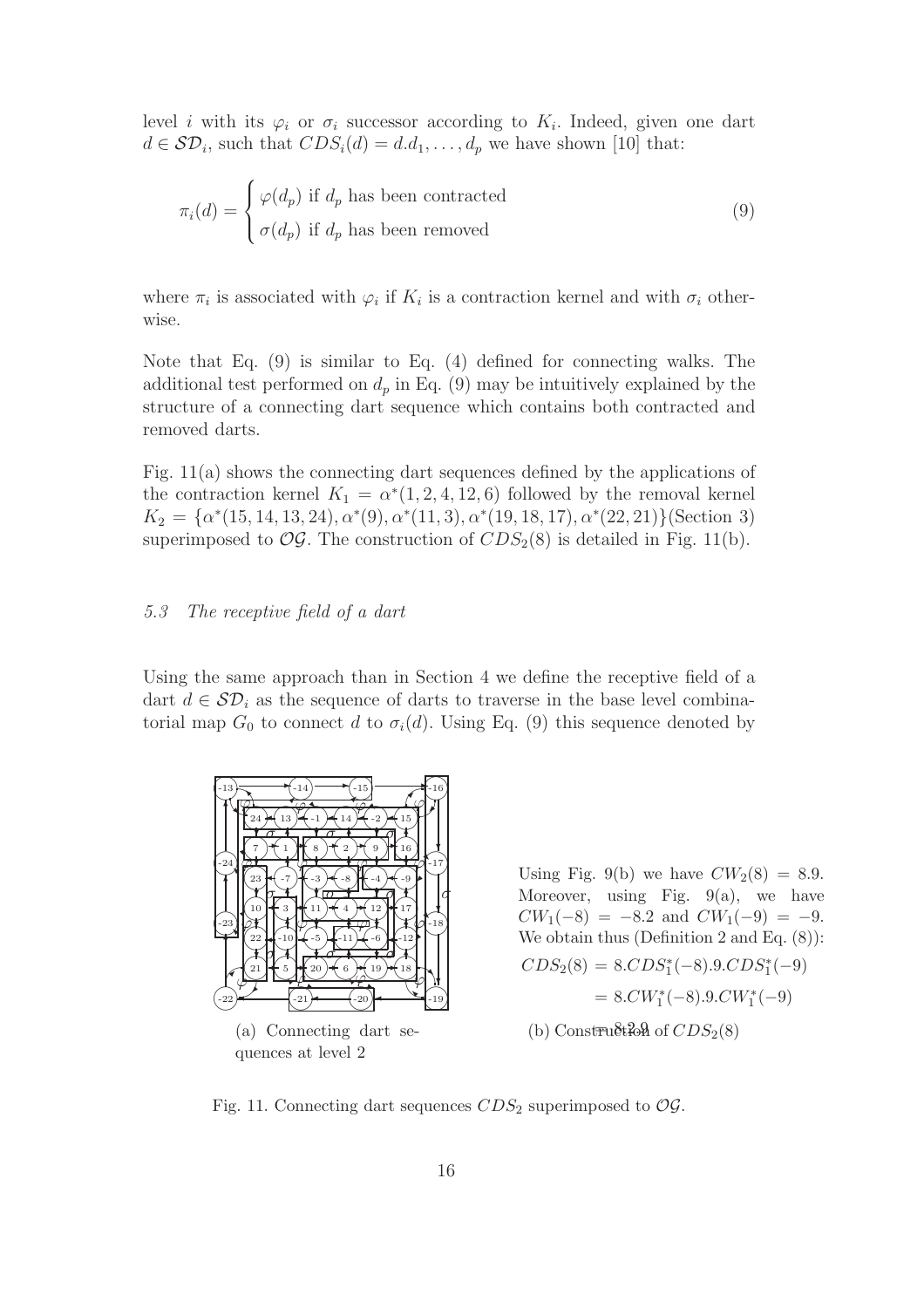$RF_i(d)$  is equal to:

$$
RF_i(d) = \begin{cases} CDS_i(d) & \text{if } K_i \text{ is a removal kernel} \\ d.CDS_i^*(\alpha(d)) & \text{if } K_i \text{ is a contraction kernel.} \end{cases}
$$
 (10)

Let us consider a dart  $d \in \mathcal{SD}_i$  such that  $RF_i(d) = d.d_1 \dots d_p$ . If  $K_i$  is a removal kernel,  $RF_i(d) = CDS_i(d)$  and  $\sigma_i(d)$  is equal to either  $\sigma(d_p)$  or  $\varphi(d_p)$  according to the operation which suppressed  $d_p$  (Eq. (9)). In the same way, if  $K_i$  is a contraction kernel, we have  $RF_i(d) = d.CDS_i^*(\alpha(d))$  and  $\varphi_i(\alpha(d)) = \sigma_i(d)$ is equal to  $\sigma(d_p)$  or  $\varphi(d_p)$  according to the operation which suppressed  $d_p$  $(Eq. (9))$ . We have thus in both cases:

$$
\sigma_i(d) = \begin{cases} \varphi(d_p) \text{ if } d_p \text{ has been contracted} \\ \sigma(d_p) \text{ if } d_p \text{ has been removed} \end{cases}
$$
\n(11)

where  $d_p$  is the last dart of  $RF_i(d)$ .

The receptive field of  $d \in \mathcal{SD}_i$  connects thus the dart d to  $\sigma_i(d)$  in  $G_0$ . Moreover, the set of receptive fields defined at each level defines a partition of the initial set of darts  $\mathcal{D}$  [10].

# 6 Folding and Unfolding of the Pyramid

Using Eq. (10), the definition of the receptive field of a dart is based on connecting dart sequences. However, using Definition 2 connecting dart sequences must be computed at each level from the level below. Such a construction scheme may induce useless calculus if one does not need to compute connecting dart sequences or receptive fields at all intermediate levels This recursive construction scheme may be avoided by using the following theorem [10]:

**Theorem 1** Given a combinatorial map  $G_0 = (\mathcal{D}, \sigma, \alpha)$ , a sequence of contraction kernels or removal kernels  $K_1, K_2, \ldots, K_n$ , the relation between the successive darts of a receptive field  $RF_i(d) = d.d_1 \ldots d_p$ , with  $i \in \{1, \ldots, n\}$ and  $d \in \mathcal{SD}_i$  is defined by  $d_1 = \sigma(d)$  and:

$$
\forall j \in \{2, ..., p\} \ d_j = \begin{cases} \varphi(d_{j-1}) \text{ if } d_{j-1} \text{ has been contracted} \\ \sigma(d_{j-1}) \text{ if } d_{j-1} \text{ has been removed} \end{cases}
$$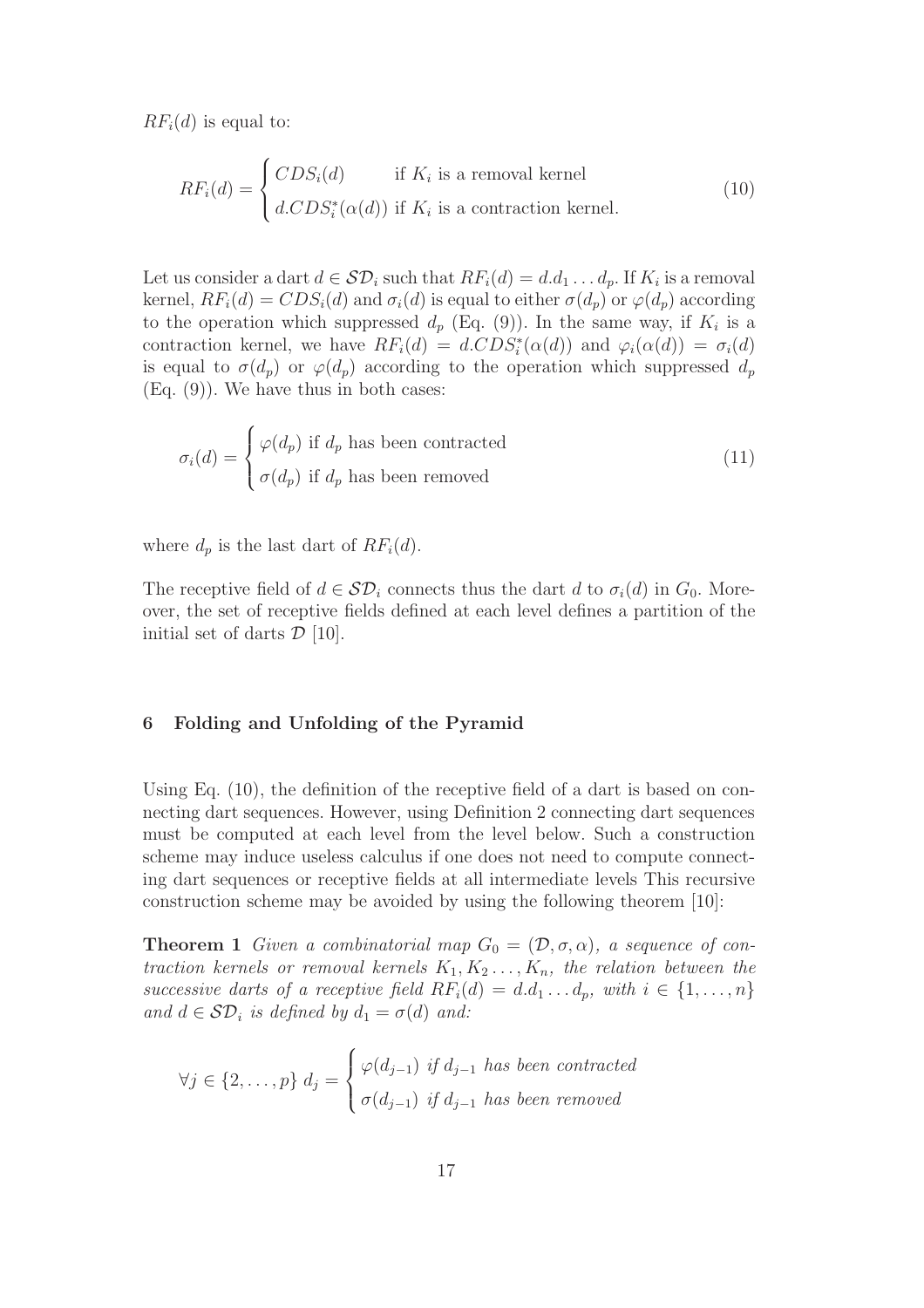One receptive field defined at level  $i$  may thus be traversed if we know the initial dart which defines it and the operation which has reduced each dart of the receptive field. The above remark suggests an encoding of the pyramid by two functions:

- (1) Function state from  $\{1, \ldots, n\}$  to the binary states  $\{Contracted, Removed\}$ specifies the type of each kernel.
- (2) Function *level* defines for all darts in  $D$  the highest level to which d survives:

$$
\forall d \in \mathcal{D} \ level(d) = Max\{i \in \{1, \dots, n+1\} \mid d \in \mathcal{SD}_{i-1}\}
$$
(12)

a dart d surviving up to the top level has thus a level equal to  $n+1$ . Note that the level of an initial vertex (i.e. a pixel) may be implicitly defined as the minimal level of its darts.

Given the function *level*, the sequence of kernels and the set of surviving darts may be retrieved from the base level combinatorial map by the following equations [10]:

$$
\forall i \in \{1, ..., n\} \begin{cases} K_i = \{d \in \mathcal{D} \mid level(d) = i\} \\ \mathcal{SD}_i = \{d \in \mathcal{D} \mid level(d) > i\} \end{cases}
$$
(13)

Moreover, given a dart  $d \in \mathcal{SD}_i$  and using both functions state and level, the traversal of a receptive field defined by Theorem 1 may be written as follows:

$$
d_1 = \sigma(d) \text{ and for each } j \text{ in } \{2, ..., p\}
$$
  
\n
$$
d_j = \begin{cases} \varphi(d_{j-1}) \text{ if } state(level(d_{j-1})) = Contracted \\ \sigma(d_{j-1}) \text{ if } state(level(d_{j-1})) = Removeed \end{cases}
$$
\n(14)

Given a receptive field  $RF_i(d) = d.d_1 \ldots d_p$ , if we define  $d_{p+1}$  by  $\varphi(d_p)$  if  $d_p$  is contracted and by  $\sigma(d_p)$  if  $d_p$  is removed, then  $d_{p+1}$  is equal to  $\sigma_i(d)$  (Eq. (11)). We have thus,  $d_{p+1} \in \mathcal{SD}_i$  and  $level(d_{p+1}) > i$  (Eq. (13)). This last remark allows us to determine the last dart of a receptive field as the one whose successor defined by Eq.  $(14)$  has a level strictly greater than i.

The above considerations lead to the design of the function receptive field (Algorithm 1) which computes the receptive field of a dart  $d \in \mathcal{SD}_i$ . The second dart of the receptive field is initialized on line 4, while the remaining darts of the receptive field are determined according to Eq. (14) (lines 8-11).

Algorithm 1 traverses each dart of the receptive field only once. Since the set of receptive field forms a partition of the initial set of darts  $\mathcal D$  (Section 5.3),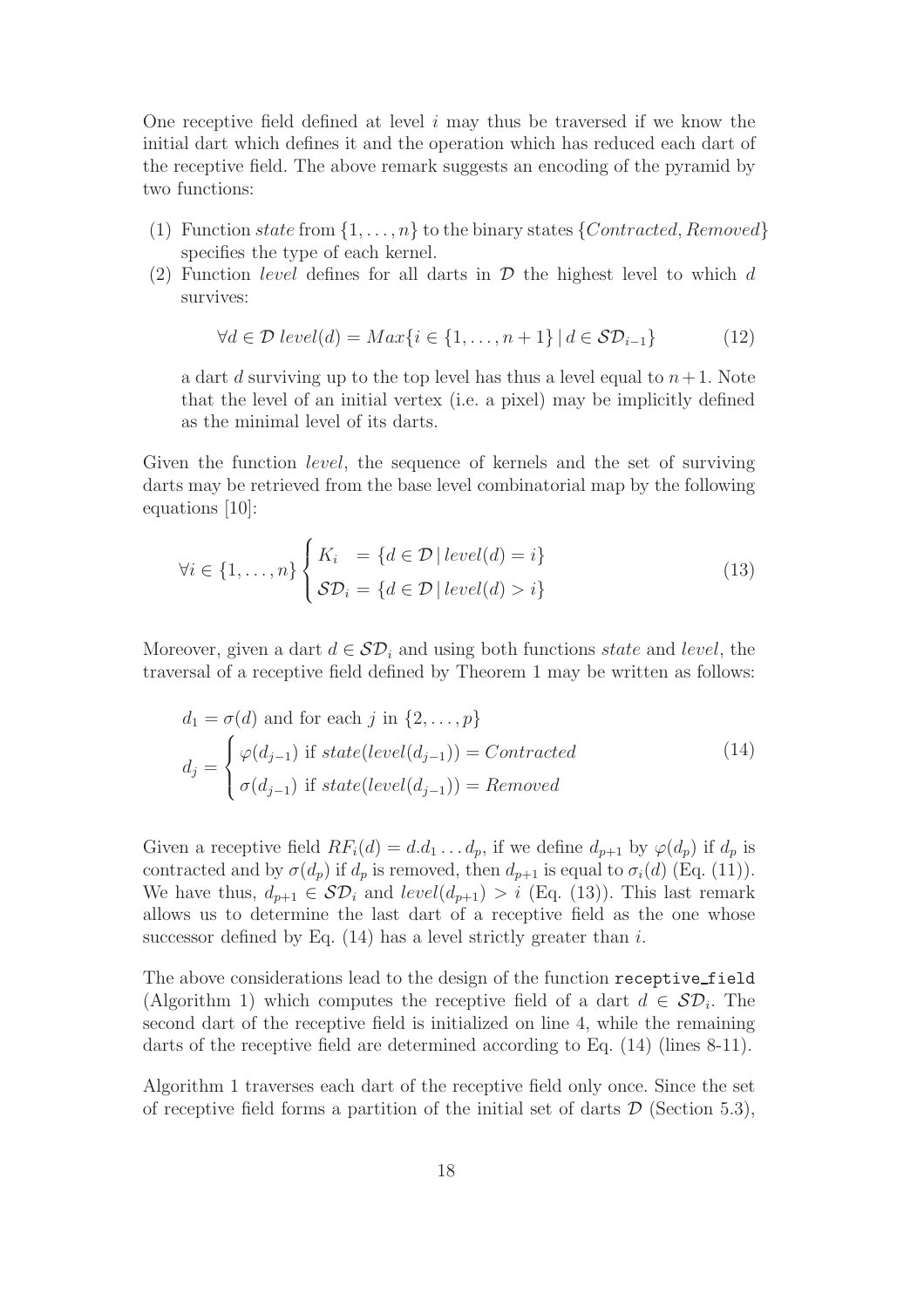```
sequence of darts receptive field(map G_0, dart d, level i)
{
     sequence of darts rf = d;
     dart d' = \sigma(d);
     while (\text{level}(d') \leq i){
          rf = rf.d';
          if (state(level(d')) == Contracted)d' = \varphi(d');
          else
               d' = \sigma(d');
     }
     return rf;
}
```
Algorithm 1: Computation of the receptive field of a dart d at level i.

the computation of all receptive fields may be performed in  $\mathcal{O}(|\mathcal{D}|)$  steps [10] where  $|\mathcal{D}|$  denotes the cardinal of  $\mathcal{D}$ . Note that the reduced combinatorial map at level  $i$  may be easily deduced from the set of receptive fields defined at this level (Eq. (11)). We also designed [10] a parallel version of Algorithm 1. This last algorithm traverses all the receptive fields in  $\mathcal{O}(\log(|RF_i^{max}(d)|))$  steps where  $RF_i^{max}(d)$  denotes the longest receptive field defined at level *i*.

Since both darts of an edge are simultaneously contracted or removed the function level may be initialized on only one dart of each edge according to a particular convention (e.g. the positive dart if  $\alpha$  is encoded by the sign). Since the memory requirements of the function state is negligible besides the one of function *level* the memory requirements of our encoding is  $\frac{D}{2}$  bytes. On the other hand an explicit encoding of the permutation  $\sigma$  for each level requires  $|\mathcal{D}|$   $\left(2+\frac{1}{k-1}\right)$  bytes where k is the reduction factor. The ratio between the memory requirements of both encodings is thus at least equal to 4. Note that, in practice this ratio is greater than 4 since additional information are stored in each level of the pyramid.

# 6.1 Application to Connected Components

Fig. 12 represents an application of the above formalism to the analysis of connected components. The image in Fig. 12(a) is reduced by a pyramid composed of three levels. The initial combinatorial map  $G_0$  encodes the  $5\times 6$  4-connected sampling grid (Fig. 12(b)), the combinatorial map  $G_1$  is deduced from  $G_0$  by a contraction kernel  $K_1$  represented by normal lines in Fig. 12(b). The redundant edges are then removed by a removal kernel  $K_2$  represented by dotted lines in Fig. 12(b). The final combinatorial map  $G_2$  encodes the connected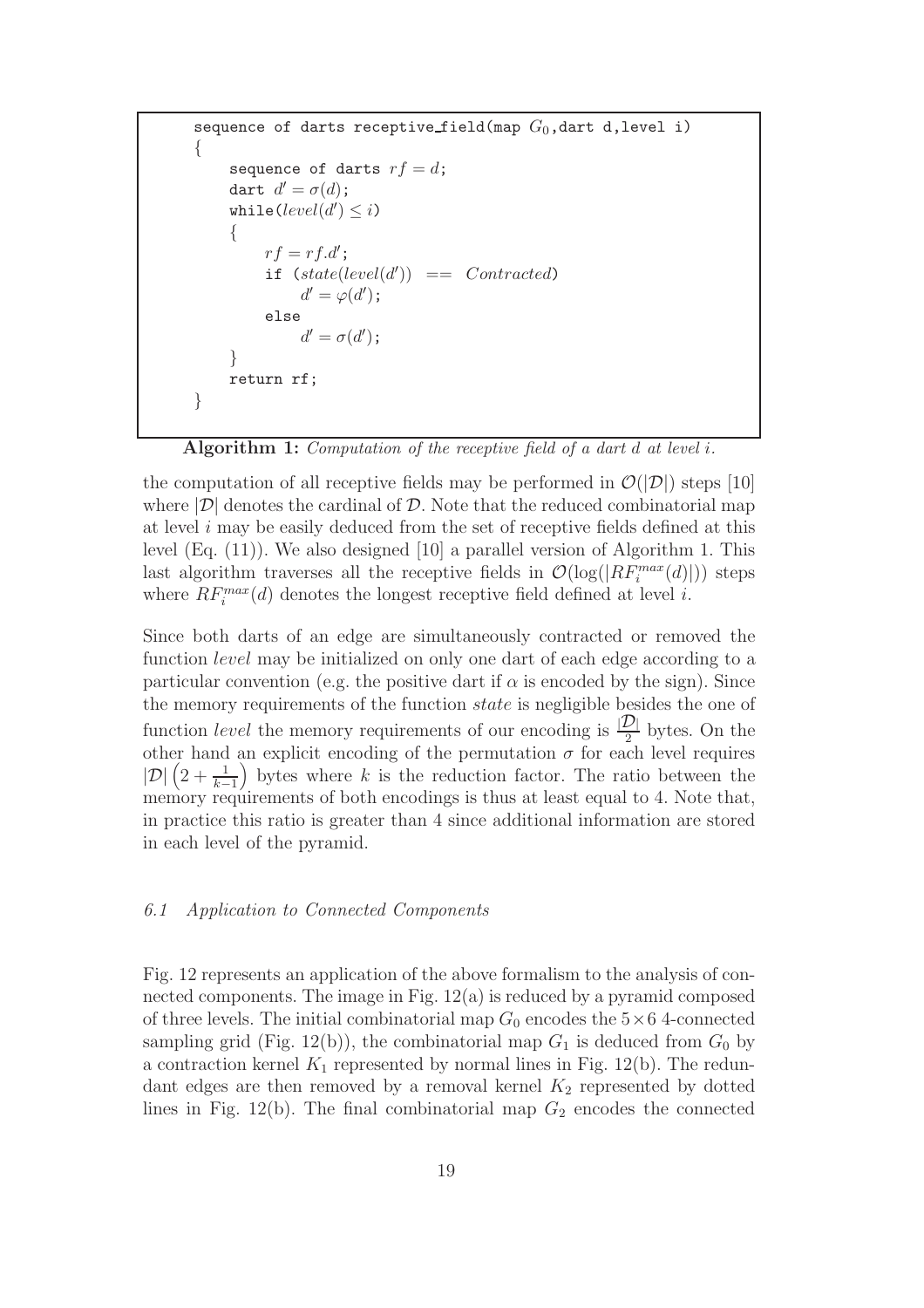

Fig. 12. Folding of a pyramid. The adjacency of the connected components of the initial image (a) are encoded by the top of the pyramid (c). The surviving, contracted and removed edges are respectively represented by thick, normal and dotted lines in figure (b). The vertex with a filled circle  $\circ$ ) in figure (c) encodes the background of the image.

components of the image and is represented in Fig. 12(c). The corresponding surviving edges are represented in the base level combinatorial map  $G_0$ by thick lines  $(Fig. 12(b))$ . The trees composing the contraction and removal kernels may be defined in parallel using the method defined by Montanvert to analyse the connected components of labeled images [3]. Note that since the pyramid is made of only 3 levels, the contracted, removed and surviving edges have a level respectively equal to 1, 2 and 3. The folding of the pyramid defined by the two functions *level* and *state* may thus be read in Fig. 12(b).

The gray roof of the house represented in Fig.  $12(a)$  is encoded by the gray vertex in Fig. 12(c). The  $\sigma$ -orbit of this vertex is composed of the two darts 1 and 12. The receptive fields of these darts are represented in Fig. 13 both in  $G_0$  and  $\overline{G_0}$ . Using Eq. (14), and the previous convention on the drawing of the darts, the receptive fields may be read on this figure and we have:  $RF_2(1) = 1.2.3.4.5.4.5.8.9.6.10.11$  and  $RF_2(12) = 12.13.4.10.$  Note that the darts 11 and −10 are respectively removed and contracted. Therefore, using Eq. (11) we have:  $\sigma_2(1) = \sigma_0(11) = 12$  and  $\sigma_2(12) = \varphi_0(-10) = 1$ . A similar operation may be applied to all the surviving darts at level 2. The pyramid may thus be unfolded from the base using the functions level and state. Conversely, the receptive fields of the surviving darts 1 and 12 provide the set of darts of the base level vertices mapped onto the top level vertex  $\sigma_2^*(1)$ . The set of 0, 1 or 2 cells of the associated region may then be recovered by computing the appropriate orbits in  $G_0$  (see Eq. (2)). Global parameters such as the mean color of the region may be deduced from the values associated to the 2 cells (or pixels) while the exact shape of the region may be deduced from the 0 and 1 cells associated to the external boundary of the receptive field (Section 4)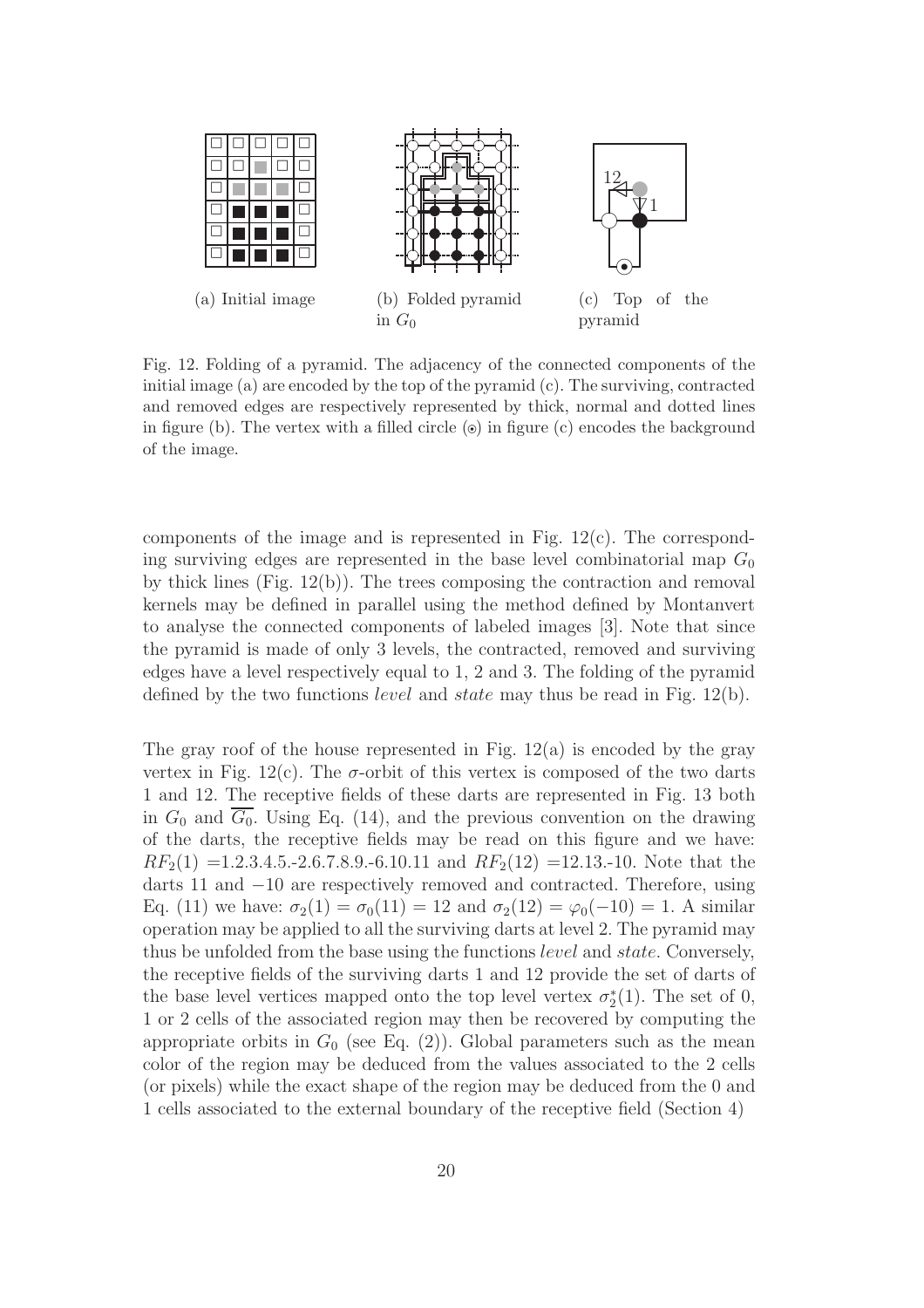

Fig. 13. The receptive fields of the darts 1 and 12 in Fig 12 represented both in  $G$ and  $\overline{G}$ . The convention on the drawing of the edges are the same as in Fig. 12



(a) Connected components

(b) Boundaries (c) Boundaries after the removal of patterns

Fig. 14. Encoding of the connected components of Image(a). Image (b) represents the boundary associated to each edge. Image (c) represents the same boundaries after the removal of small patterns.

Fig. 14 shows another example on a satellite image<sup>2</sup>. The connected components of this image are encoded by a combinatorial pyramid made of 3 levels  $G_0, G_1$  and  $G_2$  using the same method than the one used for Fig. 12. The boundaries of the regions encoded by the combinatorial map  $G_2$  are determined by computing the receptive fields of all darts and selecting the initial vertices whose  $\sigma$  orbit contain a dart belonging to the external boundaries (Section 4). These selected vertices are represented by black pixels in Fig. 14(b). The filled regions in Fig. 14(b) correspond to regions composed of small patterns. The vertices encoding these patterns are associated with regions whose size is smaller than 2. These patterns are removed by merging to one of its neighbor any vertex in  $G_2$  with a size less than 2 pixels. The resulting pyramid is made of 4 levels  $G_0$  to  $G_4$ , the boundaries associated to  $G_4$  being displayed in Fig. 14(c). Note that only the top level of the pyramid  $G_4$  is explicitly encoded. The other levels are encoded implicitly thanks to the functions level and state stored on the base level combinatorial map. We did not represent in Fig. 14(b) and (c) the pseudo-edges encoding inclusion relationships. Such edges correspond to self-loops and are characterized by  $\alpha(b) \in \sigma^*(b).$ 

<sup>2</sup> Data provided by the Institute of Surveying, Remote Sensing and Land Information, BOKU Vienna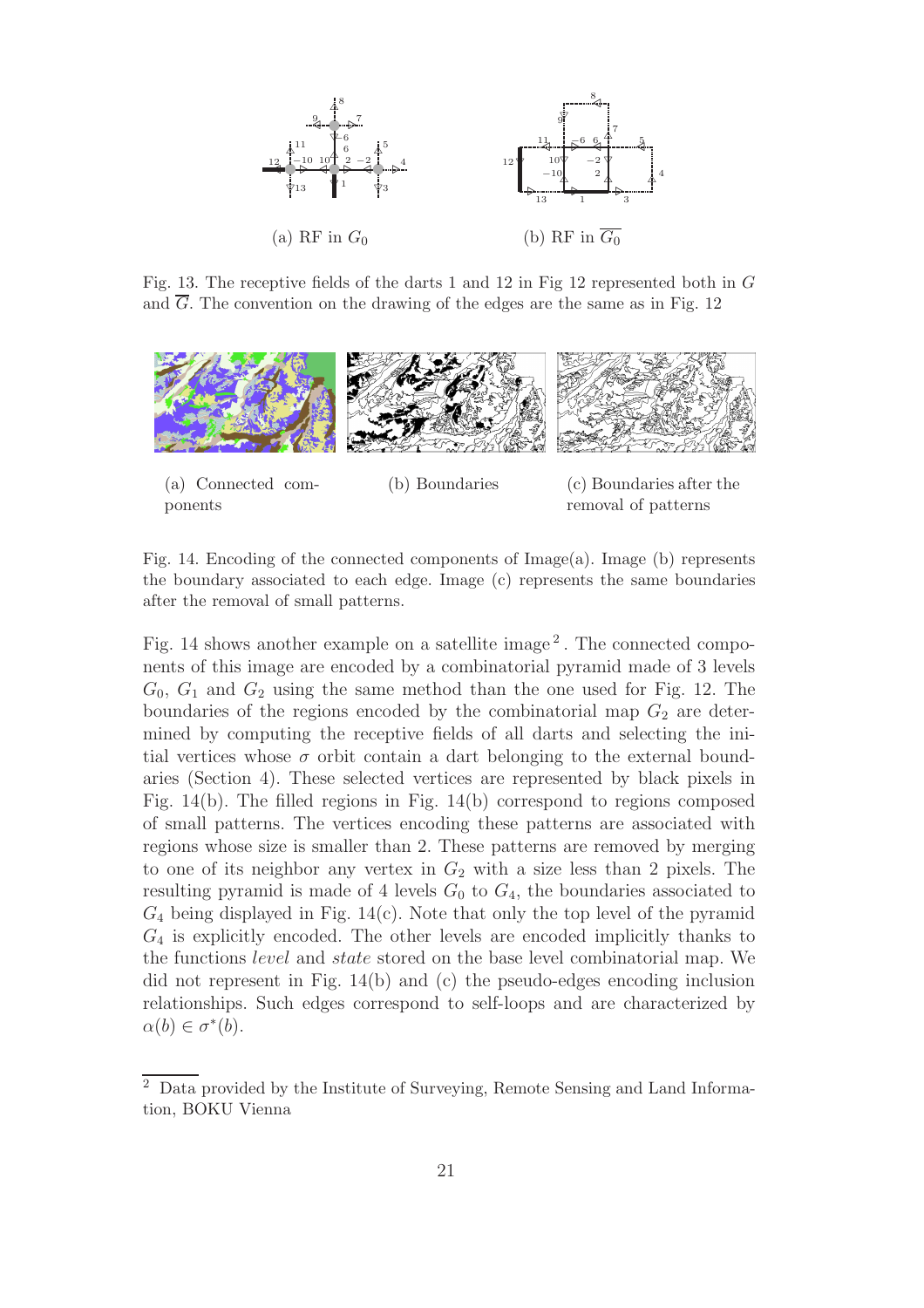## 7 Discussion

A combinatorial pyramid consists of a tapering stack of successively reduced combinatorial maps describing the contents of the base level at increasing degrees of abstraction. High level interpretation may need to verify the details of the high level description. The top-down verification can be achieved through the following concepts: A reduction window expands a dart into a sequence of darts in the level below. A receptive field combines the expansion over several levels and over several types of kernels.

Within the simple graph pyramid framework [3] the receptive field of one vertex at level  $i$  is determined by iterating the father-child relationship defined by the reduction window from level  $i$  to the base level. All intermediate reduced graphs between the base of the pyramid and level i are thus required in order to compute the receptive fields at level i. Kropatsch has shown [14] that within the dual graph pyramid framework, the successive application of several contraction kernels is equivalent to the application of one kernel named equivalent contraction kernel (ECK). A labeling of the contracted edges in the initial dual graph allows Kropatsch to retrieve any contracted graph of the pyramid. However, This framework does not encodes removed edges. The removal kernel associated to each ECK  $K_i$  must thus be computed and applied to the contracted graphs  $(G_i, G_i)$ .

Our framework allows us to avoid an explicit encoding of all intermediate levels. Moreover, using the function state the contraction operations encoded by contraction kernels and the "cleaning" stage performed by removal kernels are encoded into a same framework. The lower space requirements of our encoding may be used to store or to transmit a computed pyramid. However, our encoding may also be used during the construction of the pyramid to retrieve an intermediate level or to compute the receptive field of a dart. The lower memory requirements of our model may be a critical advantage when processing large images or  $n$  dimensional data [13].

# References

- [1] P. Burt, T.-H. Hong, A. Rosenfeld, Segmentation and estimation of image region properties through cooperative hierarchial computation, IEEE Transactions on Sustems, Man and Cybernetics 11 (12) (1981) 802–809.
- [2] M. Bister, J. Cornelis, A. Rosenfeld, A critical view of pyramid segmentation algorithms, Pattern Recognit Letter. 11 (9) (1990) 605–617.
- [3] A. Montanvert, P. Meer, A. Rosenfeld, Hierarchical image analysis using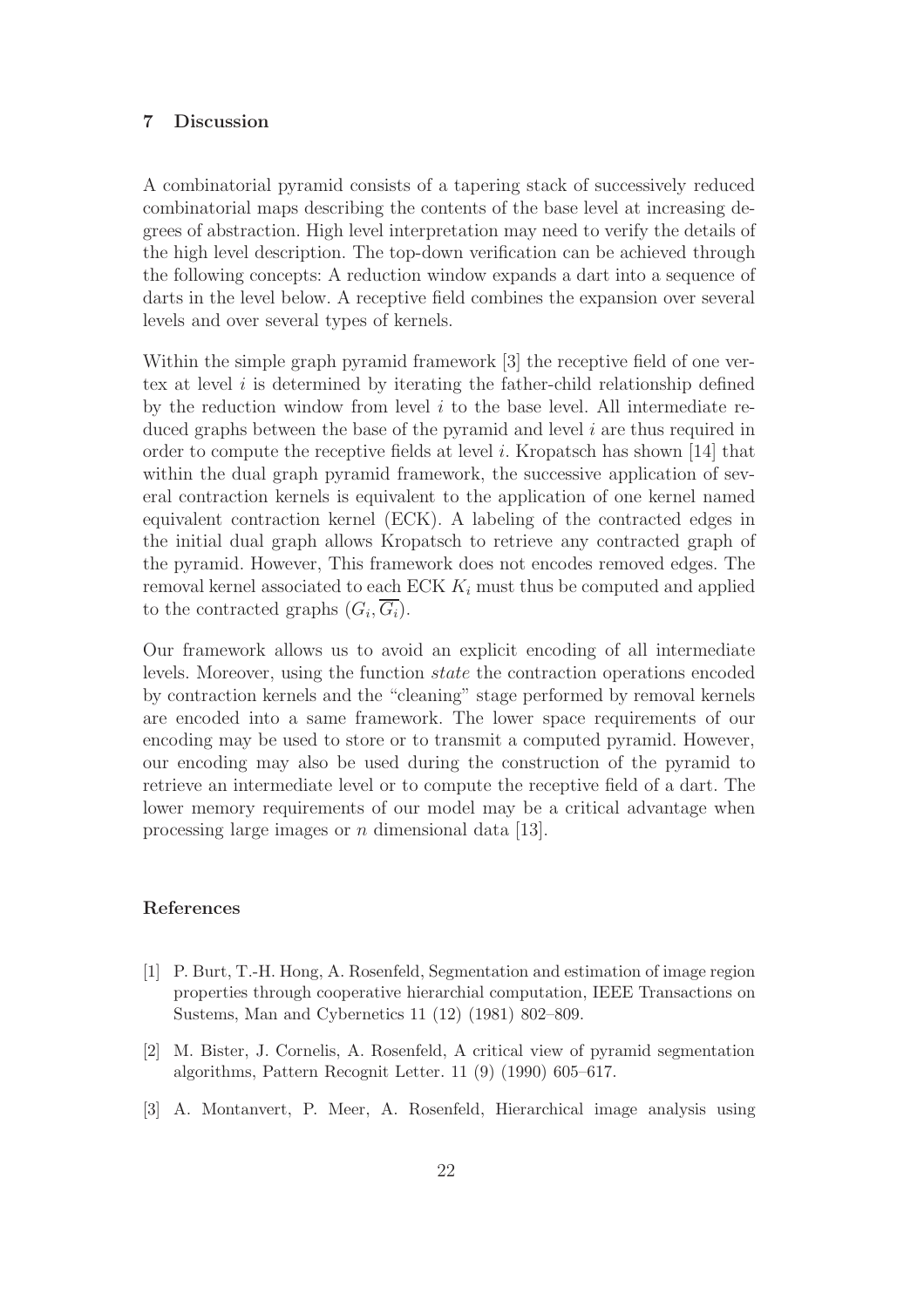irregular tessellations, IEEE Transactions on Pattern Analysis and Machine Intelligence 13 (4) (1991) 307–316.

- [4] D. Willersinn, W. G. Kropatsch, Dual graph contraction for irregular pyramids, in: International Conference on Pattern Recogntion D: Parallel Computing, International Association for Pattern Recognition, Jerusalem, Israel, 1994, pp. 251–256.
- [5] H. Hoppe, T. DeRose, T. Duchamp, J. McDonald, W. Stuetzle, Mesh optimization, in: J. T. Kajiya (Ed.), Computer Graphics (SIGGRAPH'93 Proceedings), volume 27, 1993, pp. 19–26.
- [6] J. Weickert (Ed.), Anisotropic Diffusion in Image Processing, Teubner, B.G., 1998.
- [7] S. Mallat, Wavelets for a vision, Proceedings of the IEEE 84 (4) (1996) 604–614. URL citeseer.nj.nec.com/mallat96wavelets.html
- [8] P. Lienhardt, Topological models for boundary representations: a comparison with *n*-dimensional generalized maps, Computer-Aided Design 23 (1) (1991) 59–82.
- [9] Y. Bertrand, G. Damiand, C. Fiorio, Topological map: Minimal encoding of 3d segmented images, in: J. M. Jolion, W. Kropatsch, M. Vento (Eds.),  $3^{rd}$ Workshop on Graph-based Representations in Pattern Recognition, IAPR-TC15, CUEN, Ischia(Italy), 2001, pp. 64–73.
- [10] L. Brun, W. Kropatsch, The construction of pyramids with combinatorial maps, Tech. Rep. 63, Institute of Computer Aided Design, Vienna University of Technology, Favoritenstr. 9/2/4,A-1040 Vienna Austria (June 2000). URL http://www.prip.tuwien.ac.at/
- [11] L. Brun, W. Kropatsch, Contraction kernels and combinatorial maps, in: J. M. Jolion, W. Kropatsch, M. Vento (Eds.),  $3^{rd}$  IAPR-TC15 Workshop on Graphbased Representations in Pattern Recognition, IAPR-TC15, CUEN, Ischia Italy, 2001, pp. 12–21.
- [12] V. Kovalevsky, Finite topology as applied to image analysis, Computer Vision, Graphics, and Image Processing 46 (1989) 141–161.
- [13] G. Damiand, P. Lienhardt, Removal and contraction for n-dimensional generalized maps, in: H. Wildenauer, W. Kropatsch (Eds.), Proceedings of the Computer Vision Winter Workshop, Bad Ausse Austria, 2002, pp. 208–221.
- [14] W. G. Kropatsch, Equivalent Contraction Kernels and The Domain of Dual Irregular Pyramids, Tech. Rep. PRIP-TR-42, TU Wien, Austria (1995). URL www.prip.tuwien.ac.at/ftp/pub/publications/trs/tr42.ps.gz
- [15] L. Brun, W. G. Kropatsch, Dual contraction of combinatorial maps, in: W. G. Kropatsch, J.-M. Jolion (Eds.), 2nd IAPR-TC-15 Workshop on Graph-based Representations, Vol. 126, Österreichische Computer Gesellschaft, Haindorf, Austria, 1999, pp. 145–154.